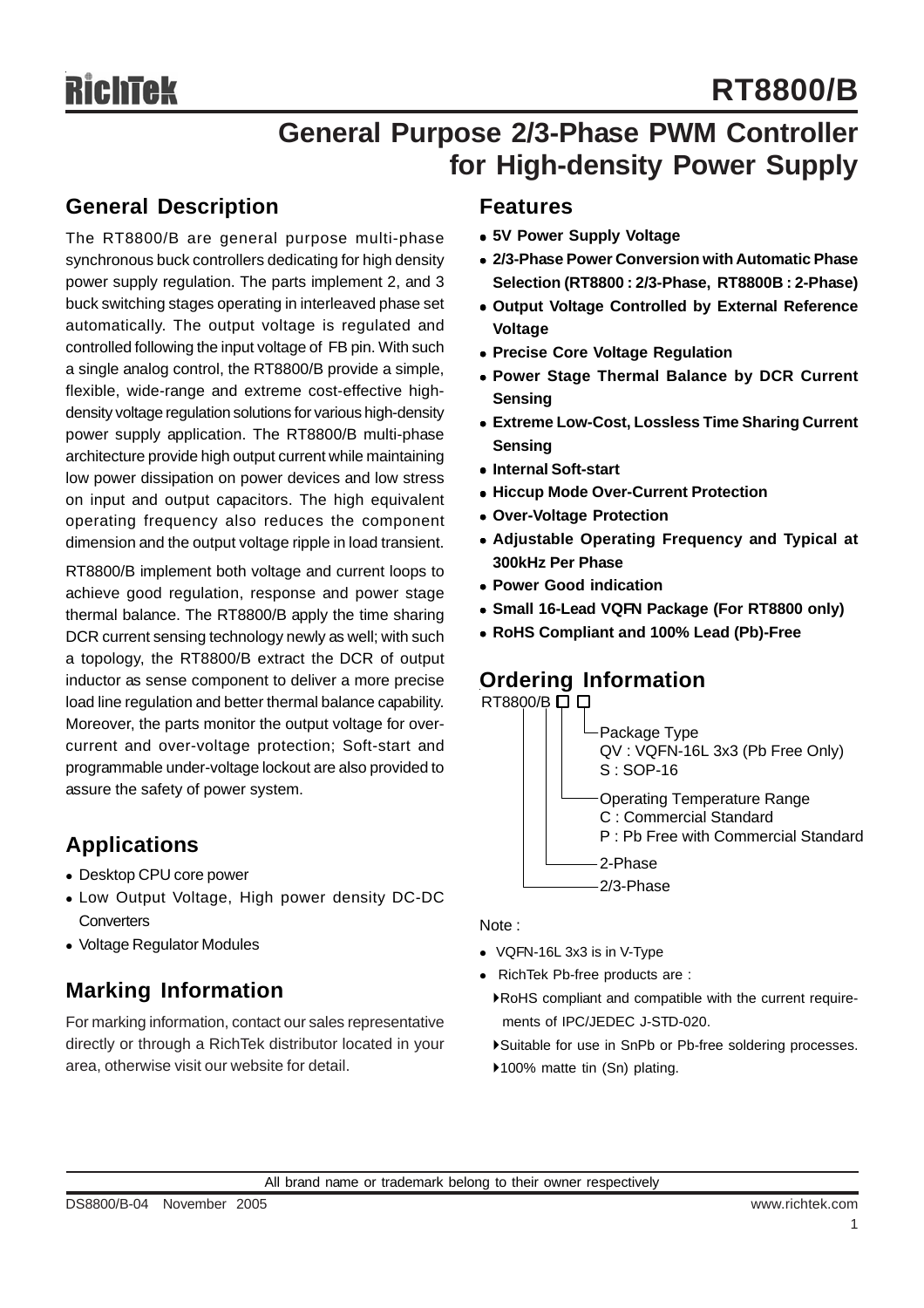## **Pin Configurations**



(TOP VIEW)



## **Functional Pin Description**

#### **DACFB**

Negative input of internal buffer amplifier for reference voltage regulation. The pin voltage is locked at internal  $V<sub>REF</sub> = 0.8V$  by properly close the buffer amplifier feedback loop.

#### **DACQ**

The pin is defined as the output of internal buffer amplifier for reference voltage regulation.

#### **FB**

The pin is defined as the inverting input of internal error amplifier.

#### **DVD**

The pin is defined as a programmable power UVLO detection input. Trip threshold =  $0.8V$  at  $V<sub>DVD</sub>$  rising.

#### **COMP**

The pin is defined as the output of the error amplifier and the input of all PWM comparators.

#### **PI**

The pin is defined as the positive input of the error amplifier.

#### **RT**

Switching frequency setting. Connect this pin to GND with a resistor to set the frequency.

#### **ICOMMON**

Common negative input of current sense amplifiers for all three channels.

#### **PGOOD**

Output power-good indication. The signal is implemented as an output signal with open-drain type.

#### **ISP1 , ISP2 , ISP3**

Current sense positive inputs for individual converter channel current sense.

#### **PWM1 , PWM2 , PWM3**

PWM outputs for each phase switching drive.

#### **VDD**

Chip power supply. Connect this pin to a 5V supply.

#### **GND**

Chip power ground.

#### **Exposed Pad (RT8800)**

Exposed pad should be soldered to PCB board and connected to GND.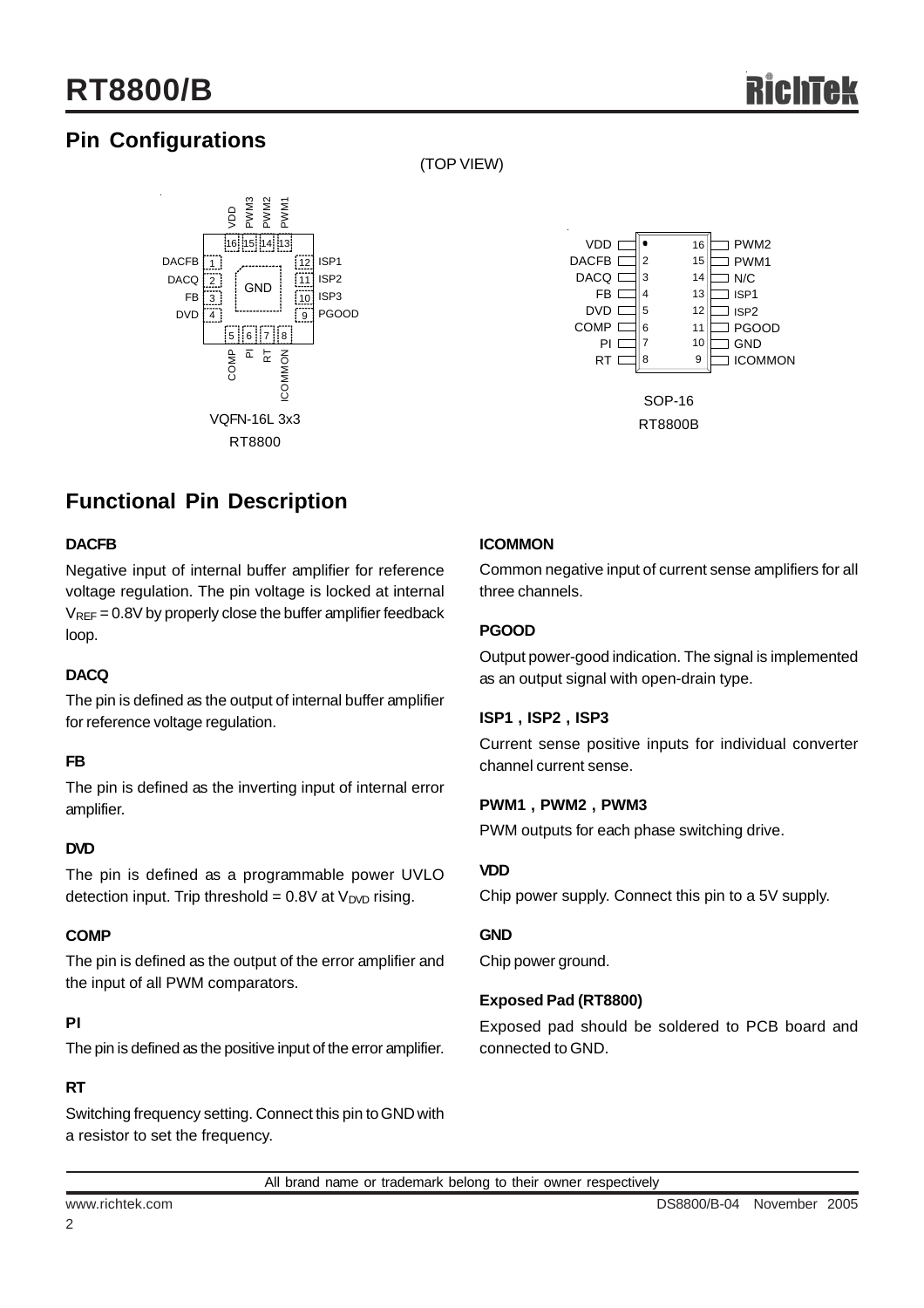### **Typical Application Circuit**

(Note : The inductor' s DCR value must be large than 0.3mΩ

: X7R/R-type capacitor is required for all time constant setting capacitor of DCR sensing.)



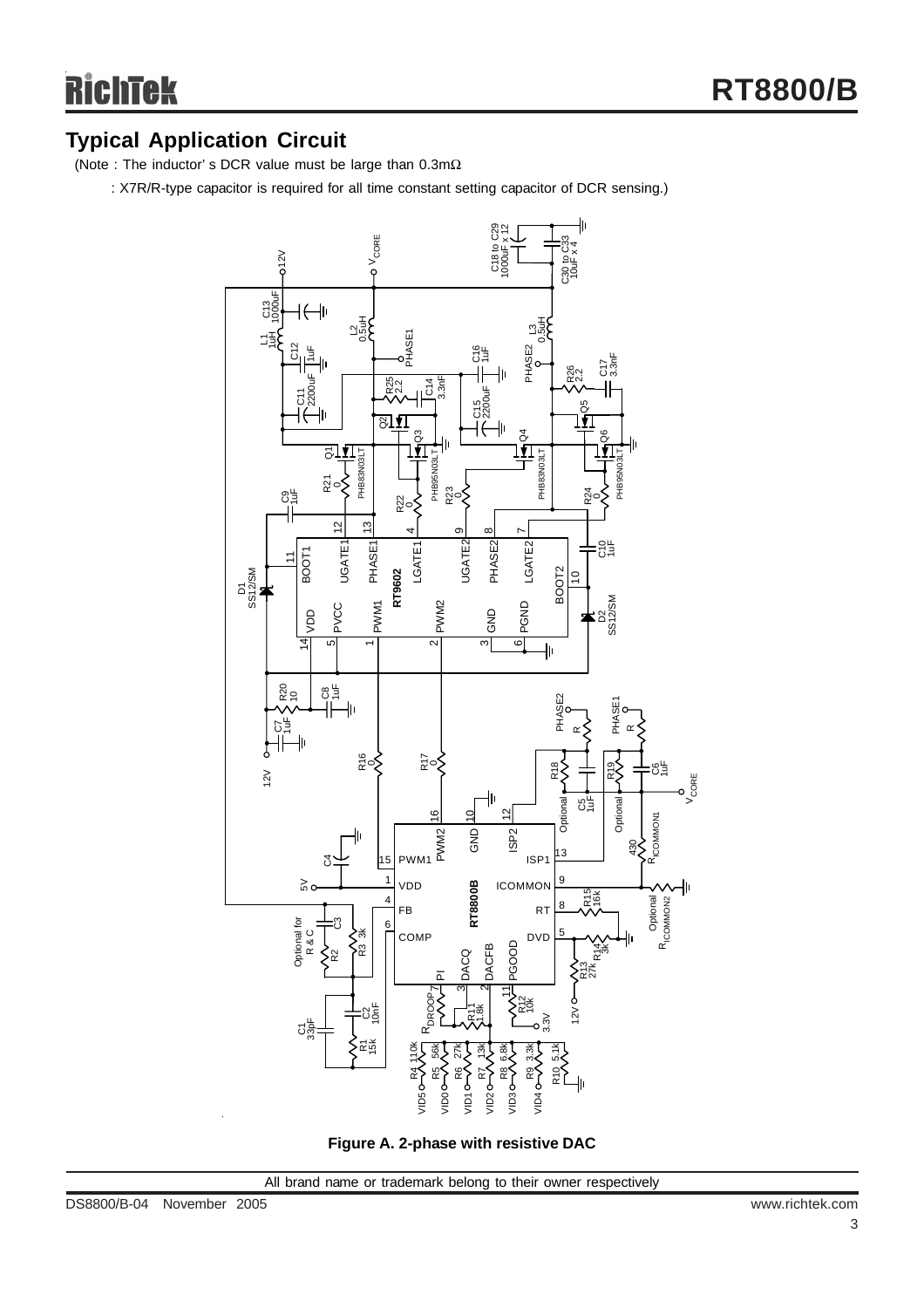

**Figure B. 3-phase with resistive DAC**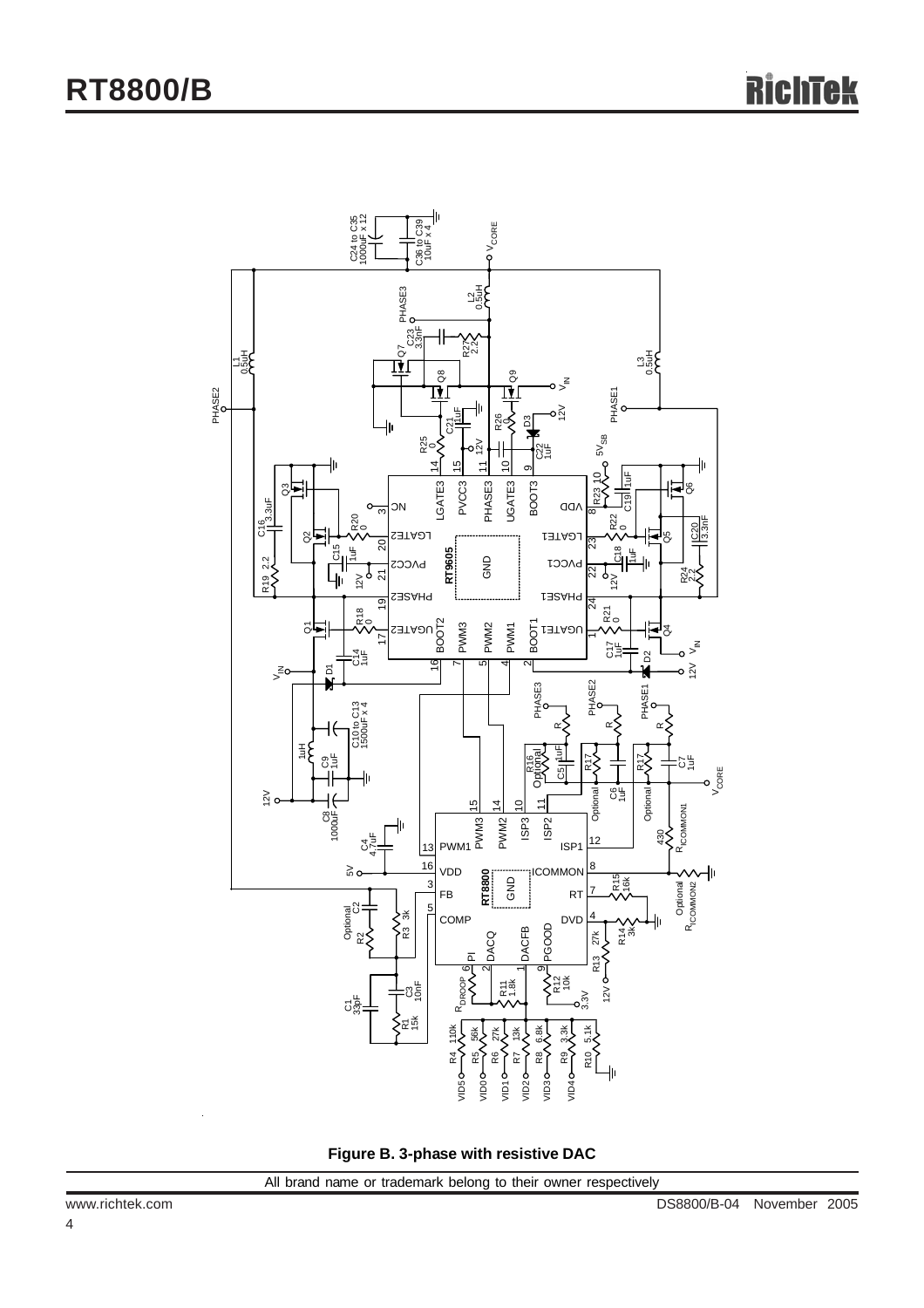

**Figure C. 3-phase with RT9401A/B DAC generator**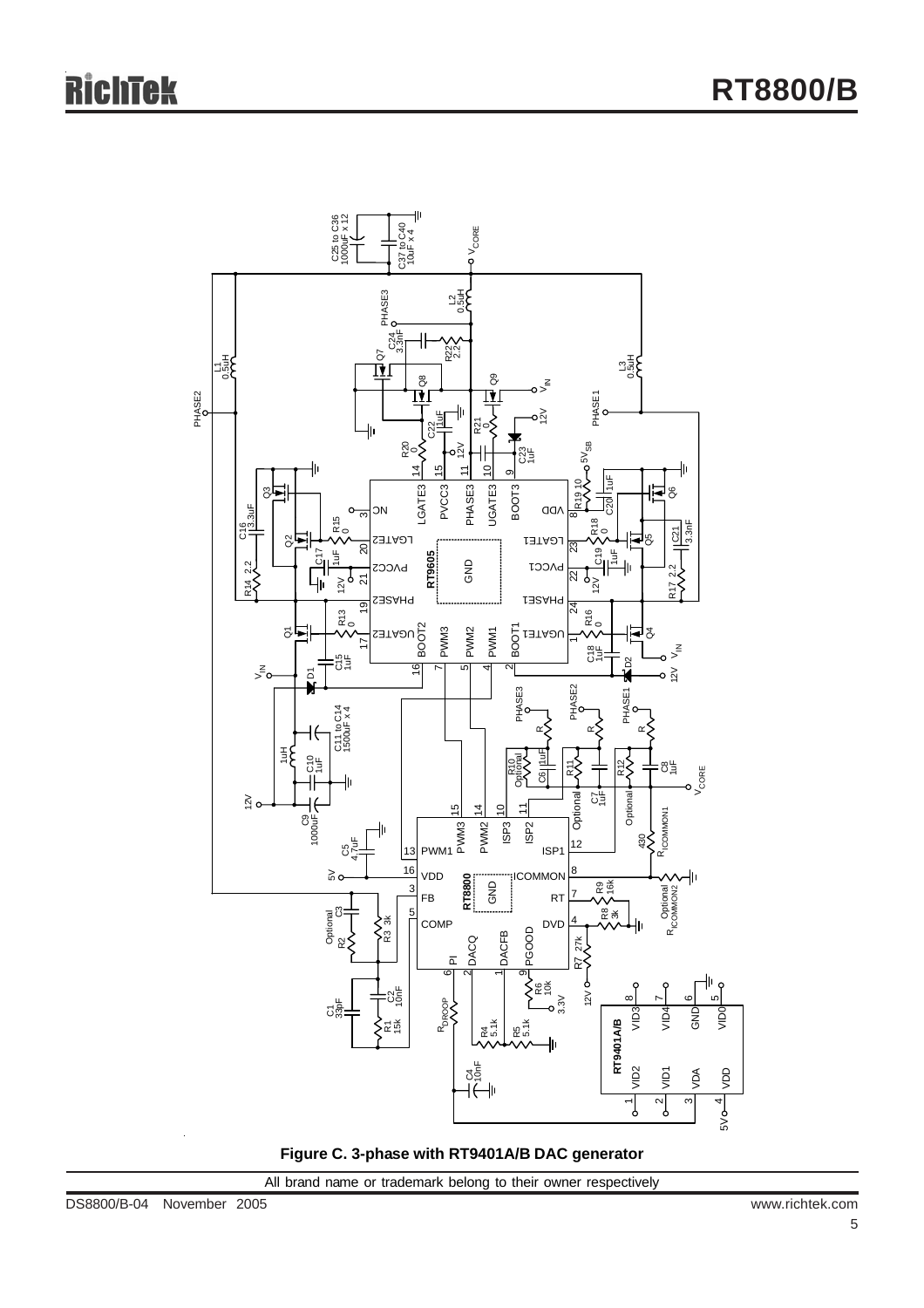## **Function Block Diagram**

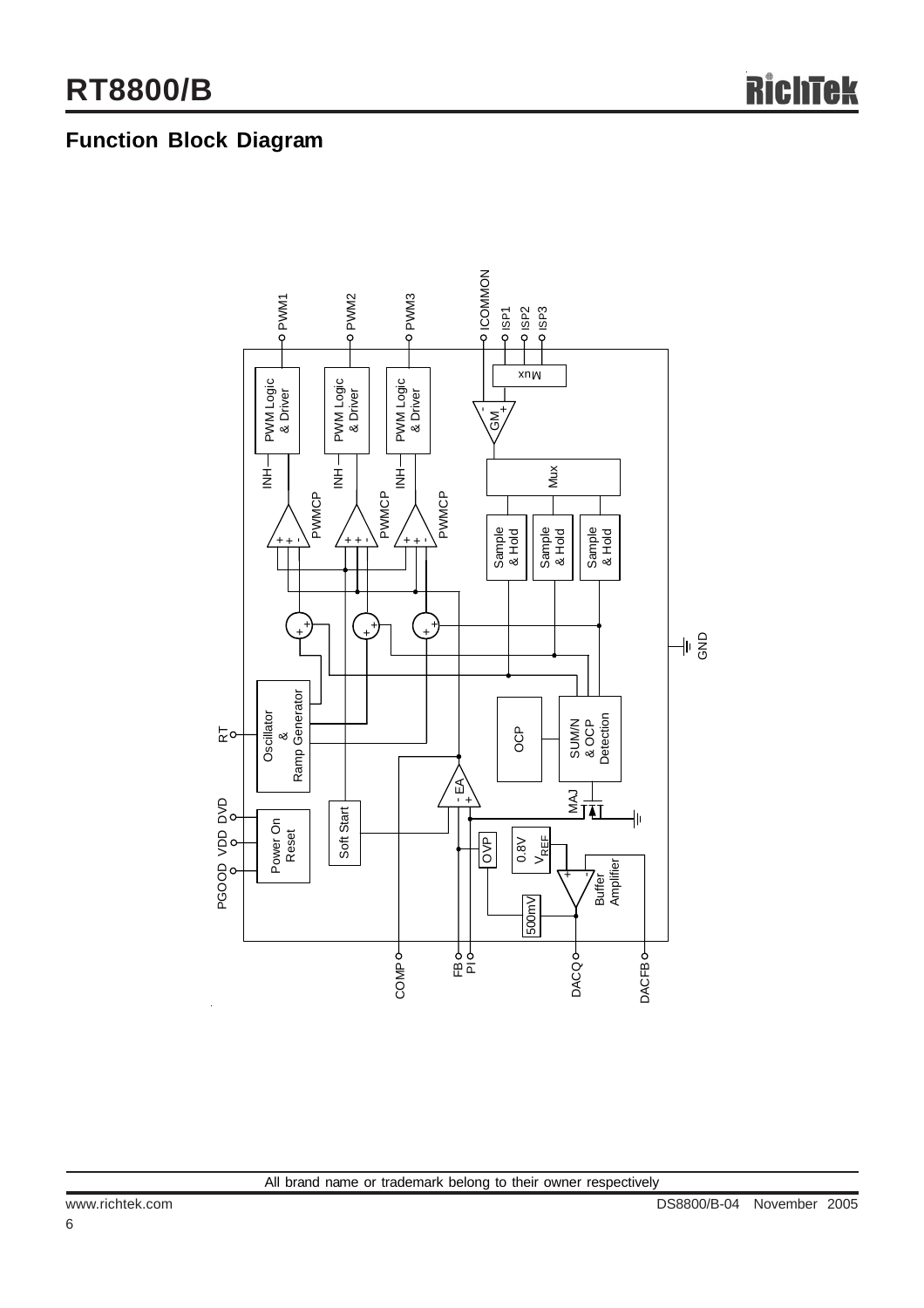|                  |                     |                  | ш.               | ∽            | ∽                   |                            |
|------------------|---------------------|------------------|------------------|--------------|---------------------|----------------------------|
| VID <sub>5</sub> | VID4                | VID <sub>3</sub> | VID <sub>2</sub> | VID1         | VID <sub>0</sub>    | Nominal Output Voltage (V) |
| $\mathbf{1}$     | $\mathbf{1}$        | $\mathbf{1}$     | $\mathbf{1}$     | $\mathbf{1}$ | $\mathbf{1}$        | 1.0800                     |
| $\mathbf{1}$     | $\mathbf{1}$        | $\mathbf{1}$     | $\mathbf{1}$     | $\mathbf{1}$ | $\mathsf{O}\xspace$ | 1.1000                     |
| $\pmb{0}$        | $\mathbf{1}$        | $\mathbf{1}$     | $\mathbf{1}$     | $\mathbf{1}$ | $\boldsymbol{0}$    | 1.1125                     |
| $\mathbf{1}$     | $\mathbf{1}$        | $\mathbf{1}$     | $\mathbf{1}$     | $\mathbf 0$  | $\mathbf{1}$        | 1.1250                     |
| $\pmb{0}$        | $\mathbf{1}$        | $\mathbf{1}$     | $\mathbf{1}$     | $\pmb{0}$    | $\mathbf{1}$        | 1.1375                     |
| $\mathbf{1}$     | $\mathbf{1}$        | $\mathbf{1}$     | $\mathbf{1}$     | $\mathbf 0$  | $\pmb{0}$           | 1.1500                     |
| $\pmb{0}$        | $\mathbf{1}$        | $\mathbf{1}$     | $\mathbf{1}$     | $\mathbf 0$  | $\mathbf 0$         | 1.1625                     |
| $\mathbf{1}$     | $\mathbf{1}$        | $\mathbf{1}$     | $\pmb{0}$        | $\mathbf{1}$ | $\mathbf{1}$        | 1.1750                     |
| $\pmb{0}$        | $\mathbf{1}$        | $\mathbf{1}$     | $\mathbf 0$      | $\mathbf{1}$ | $\mathbf{1}$        | 1.1875                     |
| $\mathbf{1}$     | $\mathbf{1}$        | $\mathbf{1}$     | $\mathsf 0$      | $\mathbf{1}$ | $\pmb{0}$           | 1.2000                     |
| $\pmb{0}$        | $\mathbf{1}$        | $\mathbf{1}$     | $\pmb{0}$        | $\mathbf{1}$ | $\pmb{0}$           | 1.2125                     |
| $\mathbf{1}$     | $\mathbf{1}$        | $\mathbf{1}$     | $\mathsf 0$      | $\mathbf 0$  | $\mathbf{1}$        | 1.2250                     |
| $\pmb{0}$        | $\mathbf{1}$        | $\mathbf 1$      | $\mathsf 0$      | $\mathbf 0$  | $\mathbf{1}$        | 1.2375                     |
| $\mathbf{1}$     | $\mathbf{1}$        | $\mathbf{1}$     | $\pmb{0}$        | $\pmb{0}$    | $\pmb{0}$           | 1.2500                     |
| $\pmb{0}$        | $\mathbf{1}$        | $\mathbf{1}$     | $\mathsf 0$      | $\mathsf 0$  | $\boldsymbol{0}$    | 1.2625                     |
| $\mathbf{1}$     | $\mathbf{1}$        | $\mathbf 0$      | $\mathbf{1}$     | $\mathbf{1}$ | $\mathbf{1}$        | 1.2750                     |
| $\pmb{0}$        | $\mathbf{1}$        | $\pmb{0}$        | $\mathbf{1}$     | $\mathbf{1}$ | $\mathbf{1}$        | 1.2875                     |
| $\mathbf{1}$     | $\mathbf{1}$        | $\mathbf 0$      | $\mathbf{1}$     | $\mathbf{1}$ | $\pmb{0}$           | 1.3000                     |
| $\pmb{0}$        | $\mathbf{1}$        | $\mathbf 0$      | $\mathbf{1}$     | $\mathbf{1}$ | $\boldsymbol{0}$    | 1.3125                     |
| $\mathbf{1}$     | $\mathbf{1}$        | $\pmb{0}$        | $\mathbf{1}$     | $\pmb{0}$    | $\mathbf{1}$        | 1.3250                     |
| $\pmb{0}$        | $\mathbf{1}$        | $\mathbf 0$      | $\mathbf{1}$     | $\mathbf 0$  | $\mathbf{1}$        | 1.3375                     |
| $\mathbf{1}$     | $\mathbf{1}$        | $\mathbf 0$      | $\mathbf{1}$     | $\mathbf 0$  | $\pmb{0}$           | 1.3500                     |
| $\pmb{0}$        | $\mathbf{1}$        | $\mathbf 0$      | $\mathbf{1}$     | $\mathbf 0$  | $\boldsymbol{0}$    | 1.3625                     |
| $\mathbf{1}$     | $\mathbf{1}$        | $\mathbf 0$      | $\mathbf 0$      | $\mathbf 1$  | $\mathbf{1}$        | 1.3750                     |
| $\pmb{0}$        | $\mathbf{1}$        | $\pmb{0}$        | $\mathsf 0$      | $\mathbf{1}$ | $\mathbf{1}$        | 1.3875                     |
| $\mathbf 1$      | $\mathbf{1}$        | $\pmb{0}$        | $\mathbf 0$      | $\mathbf 1$  | $\mathbf 0$         | 1.4000                     |
| $\mathbf 0$      | $\mathbf{1}$        | $\mathbf 0$      | $\mathbf 0$      | $\mathbf 1$  | $\mathsf 0$         | 1.4125                     |
| 1                | $\mathbf{1}$        | $\mathbf 0$      | $\mathbf 0$      | $\mathbf 0$  | $\mathbf{1}$        | 1.4250                     |
| $\pmb{0}$        | $\mathbf{1}$        | $\pmb{0}$        | $\pmb{0}$        | $\pmb{0}$    | $\mathbf{1}$        | 1.4375                     |
| $\mathbf 1$      | $\mathbf{1}$        | $\pmb{0}$        | $\boldsymbol{0}$ | $\pmb{0}$    | $\pmb{0}$           | 1.4500                     |
| $\pmb{0}$        | $\mathbf{1}$        | $\pmb{0}$        | $\pmb{0}$        | $\mathsf 0$  | $\pmb{0}$           | 1.4625                     |
| $\mathbf{1}$     | $\mathbf 0$         | $\mathbf{1}$     | $\mathbf{1}$     | $\mathbf{1}$ | $\mathbf{1}$        | 1.4750                     |
| $\pmb{0}$        | $\mathbf 0$         | $\mathbf{1}$     | $\mathbf{1}$     | $\mathbf{1}$ | $\mathbf{1}$        | 1.4875                     |
| $\mathbf{1}$     | $\boldsymbol{0}$    | $\mathbf{1}$     | $\mathbf{1}$     | $\mathbf{1}$ | $\pmb{0}$           | 1.5000                     |
| $\pmb{0}$        | $\mathsf{O}\xspace$ | $\mathbf{1}$     | $\mathbf{1}$     | $\mathbf{1}$ | $\mathsf 0$         | 1.5125                     |
| $\mathbf{1}$     | $\mathbf 0$         | $\mathbf{1}$     | $\mathbf{1}$     | $\pmb{0}$    | $\mathbf{1}$        | 1.5250                     |
| $\pmb{0}$        | $\mathbf 0$         | $\mathbf{1}$     | $\mathbf{1}$     | $\pmb{0}$    | $\mathbf{1}$        | 1.5375                     |
| $\mathbf 1$      | $\pmb{0}$           | $\mathbf{1}$     | $\mathbf 1$      | $\pmb{0}$    | $\boldsymbol{0}$    | 1.5500                     |

**Table. Output Voltage Program**

*To be continued*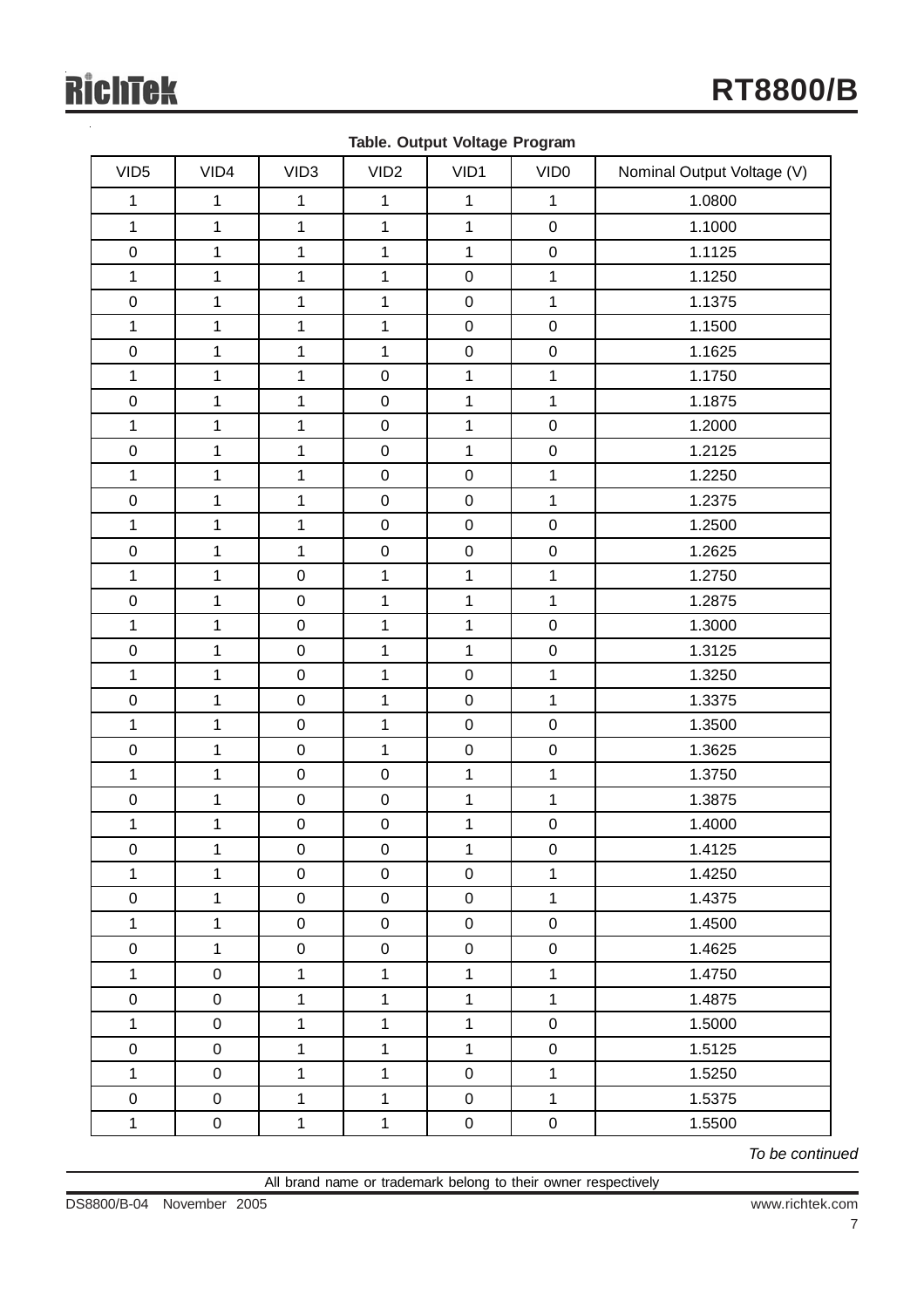| VID <sub>5</sub> | VID4             | VID <sub>3</sub> | VID <sub>2</sub> | VID1             | VID <sub>0</sub> | Nominal Output Voltage (V) |
|------------------|------------------|------------------|------------------|------------------|------------------|----------------------------|
| $\boldsymbol{0}$ | $\pmb{0}$        |                  |                  | 0                | $\mathbf 0$      | 1.5625                     |
| 1                | $\pmb{0}$        | 1                | $\pmb{0}$        | 1                | 1                | 1.5750                     |
| 0                | 0                | 1                | $\pmb{0}$        | 1                | 1                | 1.5875                     |
| 1                | 0                |                  | 0                |                  | 0                | 1.6000                     |
| 1                | $\mathbf 0$      | 1                | $\pmb{0}$        | 0                | 1                | 1.6250                     |
| 1                | 0                |                  | $\pmb{0}$        | 0                | $\pmb{0}$        | 1.6500                     |
| 1                | $\boldsymbol{0}$ | $\boldsymbol{0}$ | 1                | 1                | 1                | 1.6750                     |
| 1                | $\boldsymbol{0}$ | 0                | 1                | 1                | $\mathbf 0$      | 1.7000                     |
|                  | 0                | 0                |                  | 0                |                  | 1.7250                     |
| 1                | 0                | 0                | 1                | 0                | 0                | 1.7500                     |
| 1                | $\pmb{0}$        | 0                | $\pmb{0}$        | 1                | 1                | 1.7750                     |
| 1                | $\pmb{0}$        | $\mathbf 0$      | $\pmb{0}$        | 1                | $\mathbf 0$      | 1.8000                     |
| 1                | 0                | 0                | 0                | 0                | 1                | 1.8250                     |
|                  | 0                | $\pmb{0}$        | $\boldsymbol{0}$ | $\boldsymbol{0}$ | $\mathbf 0$      | 1.8500                     |

#### **Table. Output Voltage Program**

Note: 1 : Open

0 : V<sub>SS</sub> or GND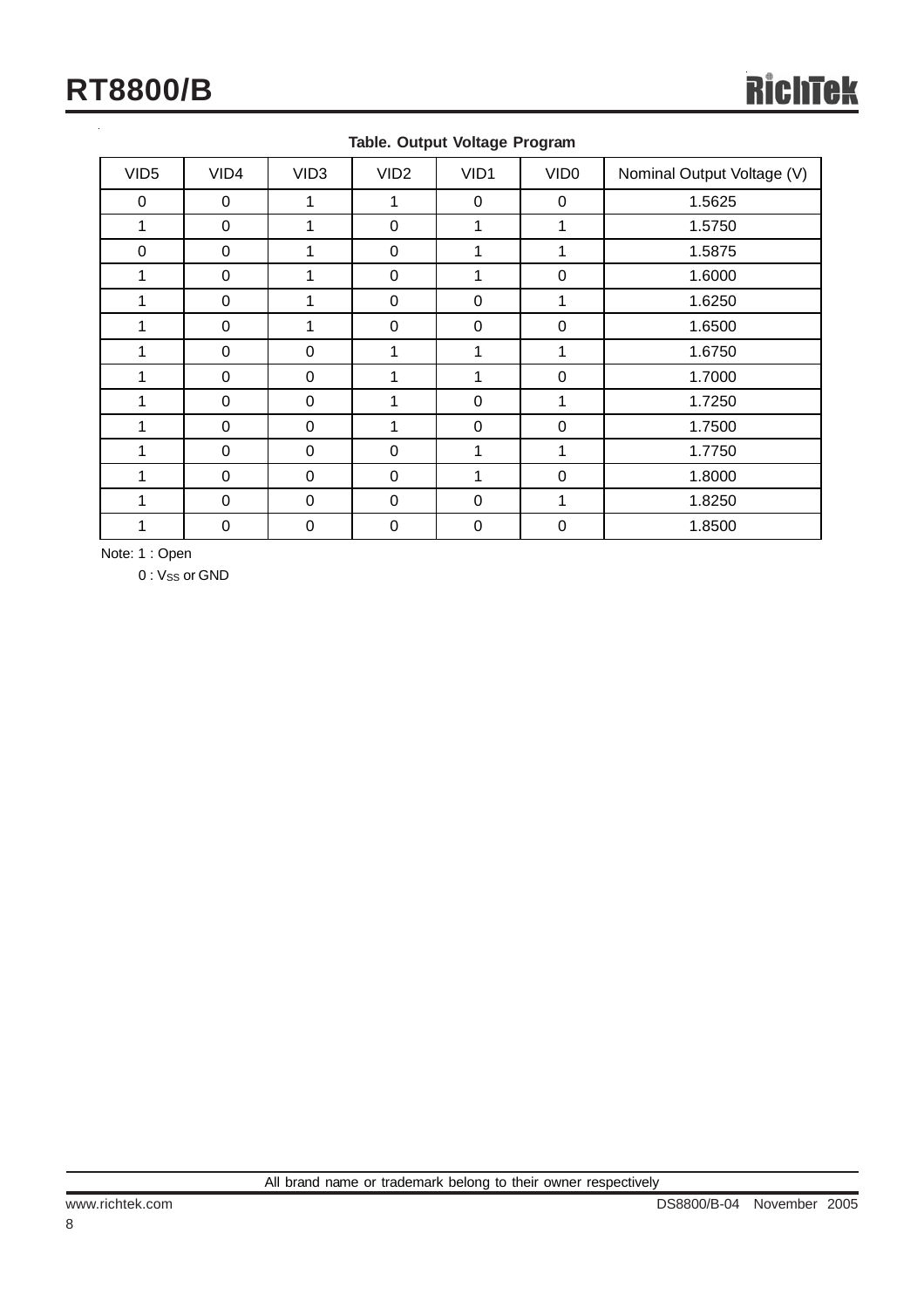### **Absolute Maximum Ratings** (Note 1)

| • Power Dissipation, $P_D @ T_A = 25^{\circ}C$ |  |
|------------------------------------------------|--|
|                                                |  |
|                                                |  |
| • Package Thermal Resistance (Note 4)          |  |
|                                                |  |
|                                                |  |
|                                                |  |
|                                                |  |
|                                                |  |
| • ESD Susceptibility (Note 2)                  |  |
|                                                |  |
|                                                |  |

### **Recommended Operating Conditions** (Note 3)

| • Supply Voltage,           |  |
|-----------------------------|--|
| . Ambiont Tomporature Dango |  |

### **Electrical Characteristics**

( $V_{DD}$  = 5V,  $T_A$  = 25°C, unless otherwise specified)

| <b>Parameter</b>                     |                   | Symbol                | <b>Test Conditions</b>      | Min   | <b>Typ</b> | Max  | <b>Units</b>  |  |
|--------------------------------------|-------------------|-----------------------|-----------------------------|-------|------------|------|---------------|--|
| <b>V<sub>DD</sub> Supply Current</b> |                   |                       |                             |       |            |      |               |  |
| <b>Nominal Supply Current</b>        |                   | l <sub>DD</sub>       | PWM 1,2,3 Open              | --    | 5          | --   | mA            |  |
| <b>Power-On Reset</b>                |                   |                       |                             |       |            |      |               |  |
|                                      | Rising            |                       |                             | 4.0   | 4.2        | 4.5  | V             |  |
| V <sub>DD</sub> Threshold            | <b>Hysteresis</b> |                       |                             | 0.2   | 0.5        | --   | V             |  |
| <b>DVD Rising Threshold</b>          |                   |                       |                             | 0.75  | 0.8        | 0.85 | V             |  |
| <b>DVD Hysteresis</b>                |                   |                       |                             | $- -$ | 65         | --   | mV            |  |
| <b>Oscillator</b>                    |                   |                       |                             |       |            |      |               |  |
| <b>Free Running Frequency</b>        |                   | fosc                  | $R_{\text{RT}} = 16k\Omega$ | 170   | 200        | 230  | kHz           |  |
| Frequency Adjustable Range           |                   | fosc_ADJ              |                             | 50    | --         | 400  | kHz           |  |
| Ramp Amplitude                       |                   | $\Delta V$ OSC        | $R_{\rm RT} = 16k\Omega$    | --    | 1.7        | --   | $\vee$        |  |
| Ramp Valley                          |                   | V <sub>RV</sub>       |                             | --    | 1.0        | --   | V             |  |
| Maximum On-Time of Each Channel      |                   |                       |                             | 62    | 66         | 75   | $\frac{0}{0}$ |  |
| Minimum On-Time of Each Channel      |                   |                       |                             | --    | 120        | --   | ns            |  |
| RT Pin Voltage                       |                   | <b>V<sub>RT</sub></b> | $R_{\text{RT}} = 16k\Omega$ | 0.77  | 0.82       | 0.87 | V             |  |

*To be continued*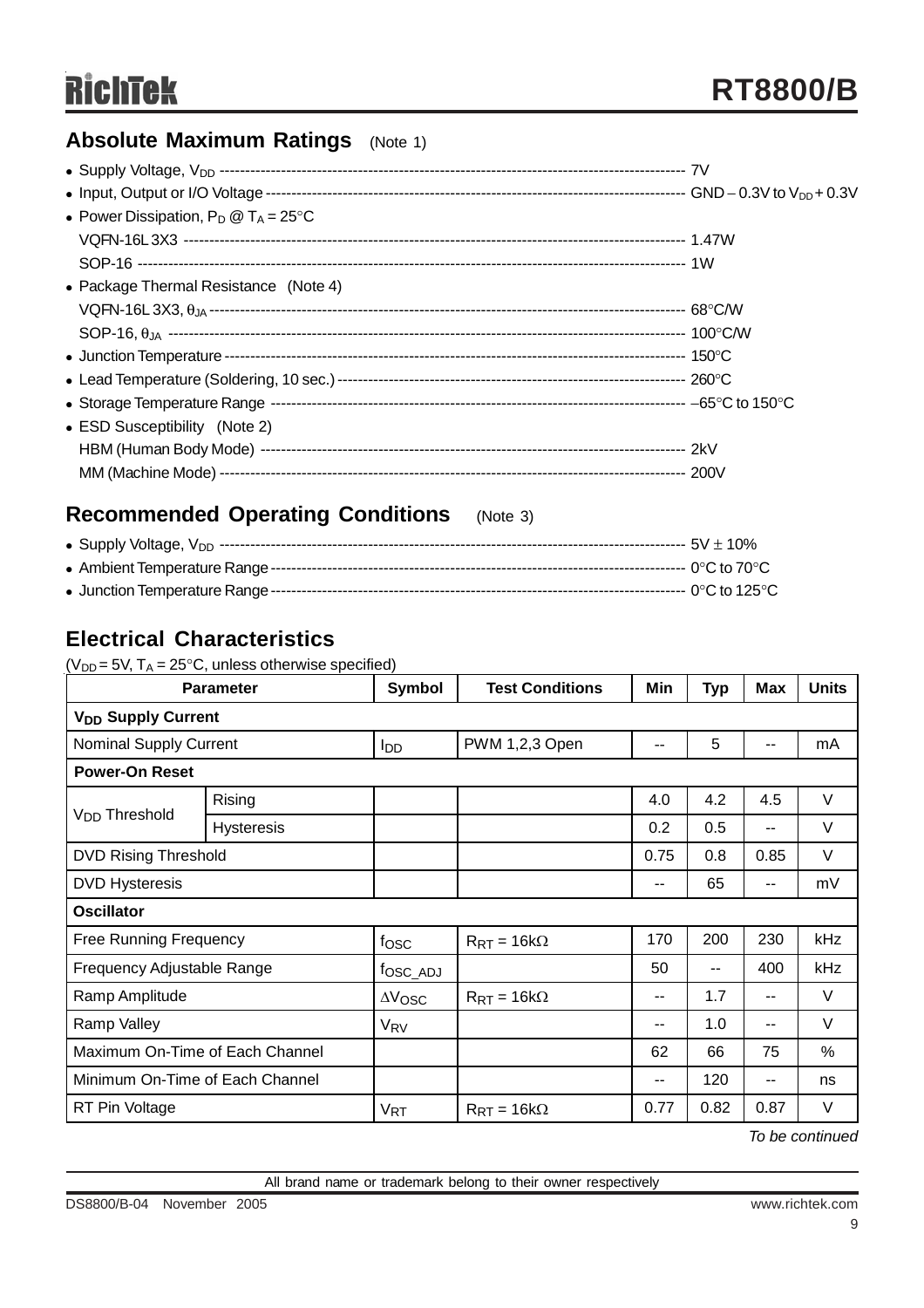| <b>Parameter</b>                      | <b>Symbol</b>             | <b>Test Conditions</b>            | Min                      | Typ   | <b>Max</b> | <b>Units</b> |
|---------------------------------------|---------------------------|-----------------------------------|--------------------------|-------|------------|--------------|
| <b>Reference Voltage</b>              |                           |                                   |                          |       |            |              |
| Reference Voltage                     | <b>VDACFB</b>             |                                   | 0.79                     | 0.8   | 0.81       | $\vee$       |
| <b>DACFB Sourcing Capability</b>      |                           |                                   | $\overline{\phantom{m}}$ | $- -$ | 10         | mA           |
| <b>Error Amplifier</b>                |                           |                                   |                          |       |            |              |
| DC Gain                               |                           |                                   | $\sim$ $\sim$            | 65    | --         | dB           |
| Gain-Bandwidth Product                | <b>GBW</b>                | $C_L = 10pF$                      | $\sim$ $\sim$            | 10    | --         | <b>MHz</b>   |
| <b>Slew Rate</b>                      | <b>SR</b>                 | $C_L = 10pF$                      | $- -$                    | 8     | --         | $V/\mu s$    |
| <b>Current Sense GM Amplifier</b>     |                           |                                   |                          |       |            |              |
| Recommended Full Scale Source Current |                           |                                   | --                       | 100   | --         | μA           |
| OCP trip level                        | $I_{OCP}$                 |                                   | 160                      | 190   | 220        | μA           |
| <b>Protection</b>                     |                           |                                   |                          |       |            |              |
| Over-Voltage Trip (VFB - VDACQ)       |                           |                                   | $-$                      | 500   | --         | mV           |
| <b>Power Good</b>                     |                           |                                   |                          |       |            |              |
| <b>PGOOD Output Low Voltage</b>       | V <sub>PGOOD</sub>        | $I_{PGOOD} = 4mA$                 | --                       | --    | 0.2        | $\vee$       |
| PGOOD Delay                           | T <sub>PGOOD</sub> _Delay | 90% * V <sub>OUT</sub> to PGOOD_H | 4                        | --    | 8          | ms           |

**Note 1.** Stresses listed as the above "Absolute Maximum Ratings" may cause permanent damage to the device. These are for stress ratings. Functional operation of the device at these or any other conditions beyond those indicated in the operational sections of the specifications is not implied. Exposure to absolute maximum rating conditions for extended periods may remain possibility to affect device reliability.

**Note 2.** Devices are ESD sensitive. Handling precaution recommended.

**Note 3.** The device is not guaranteed to function outside its operating conditions.

**Note 4.**  $\theta_{JA}$  is measured in the natural convection at  $T_A = 25^\circ \text{C}$  on a low effective thermal conductivity test board of JEDEC 51-3 thermal measurement standard.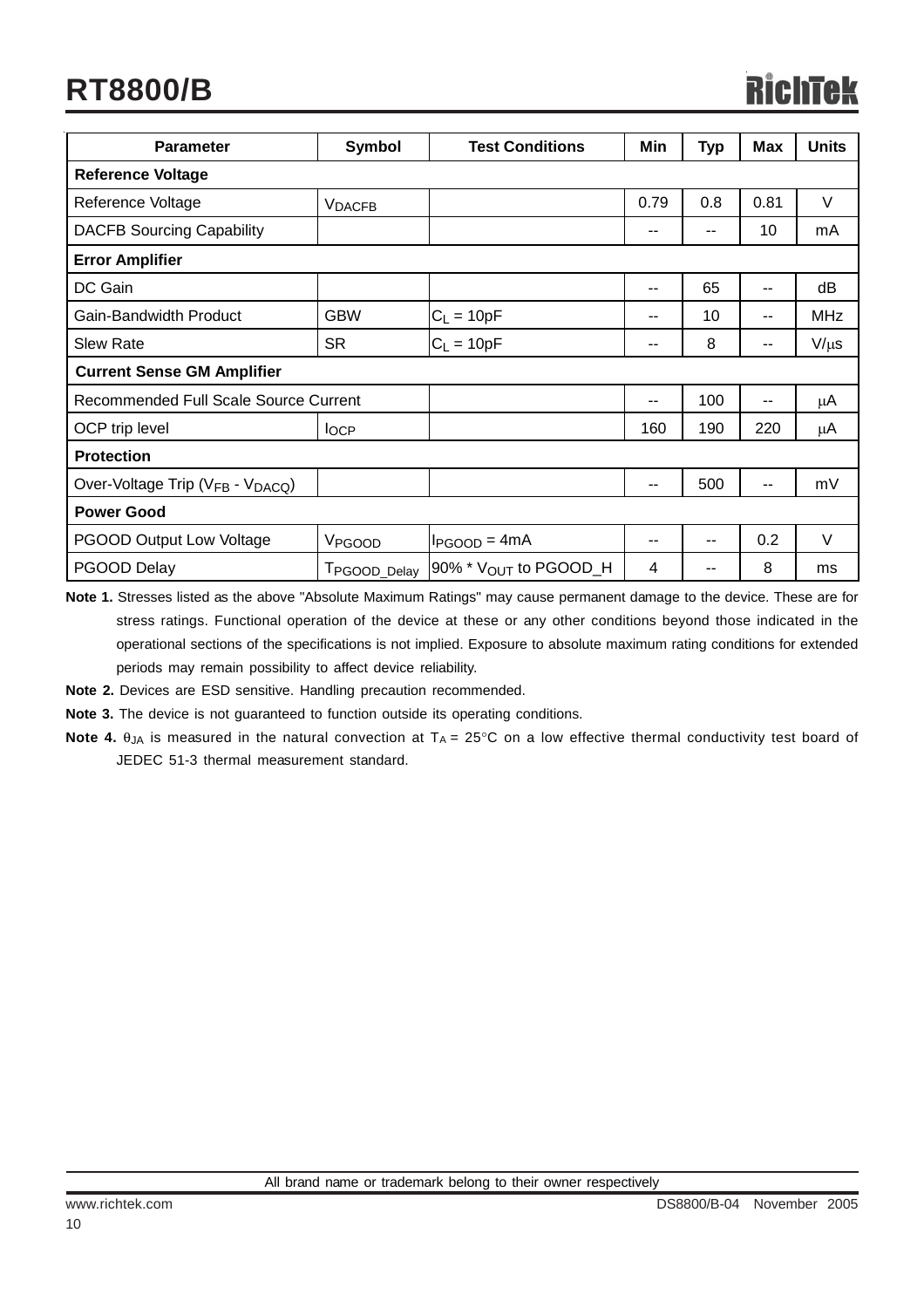## **Typical Operating Characteristics**



All brand name or trademark belong to their owner respectively

DS8800/B-04 November 2005 www.richtek.com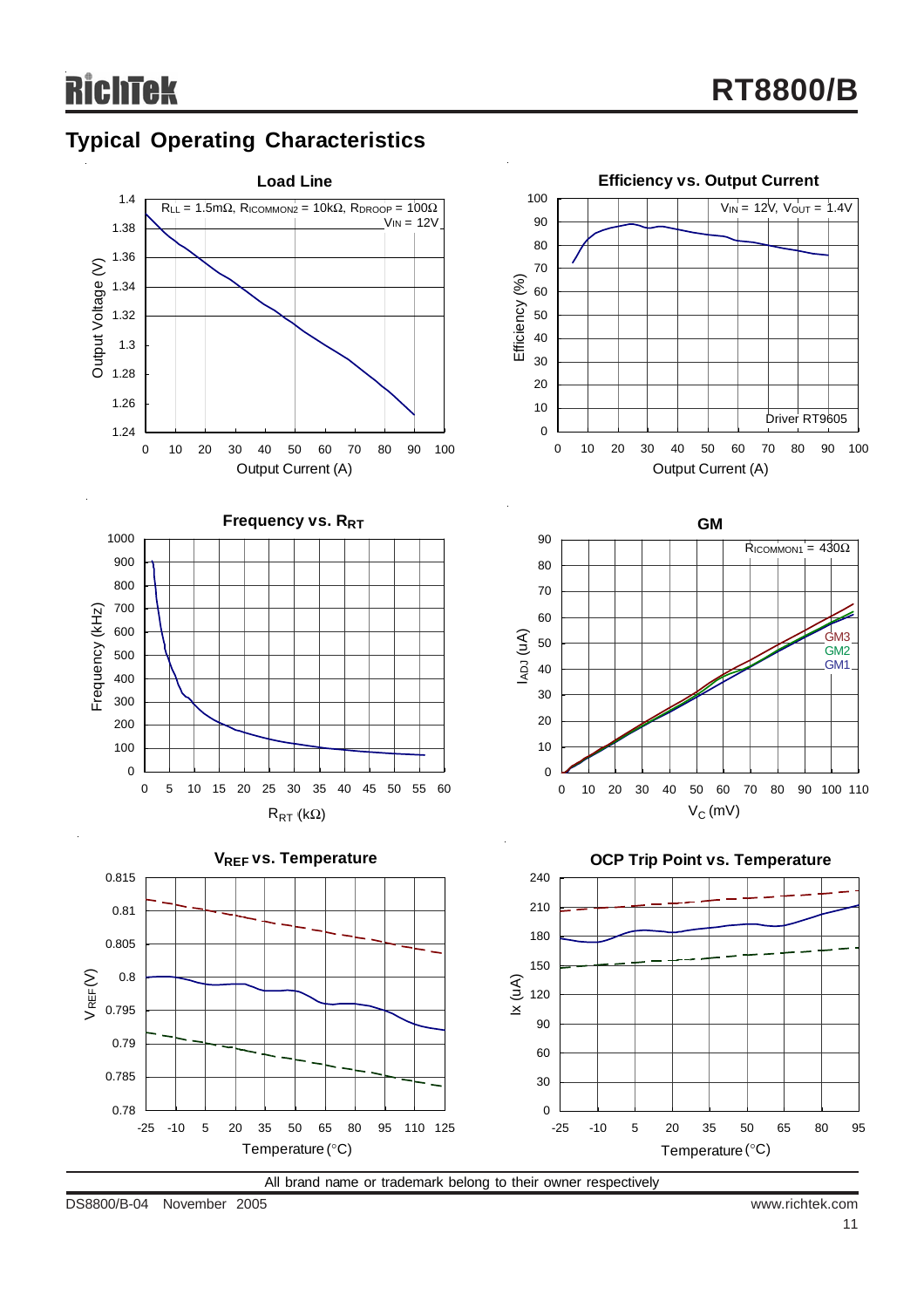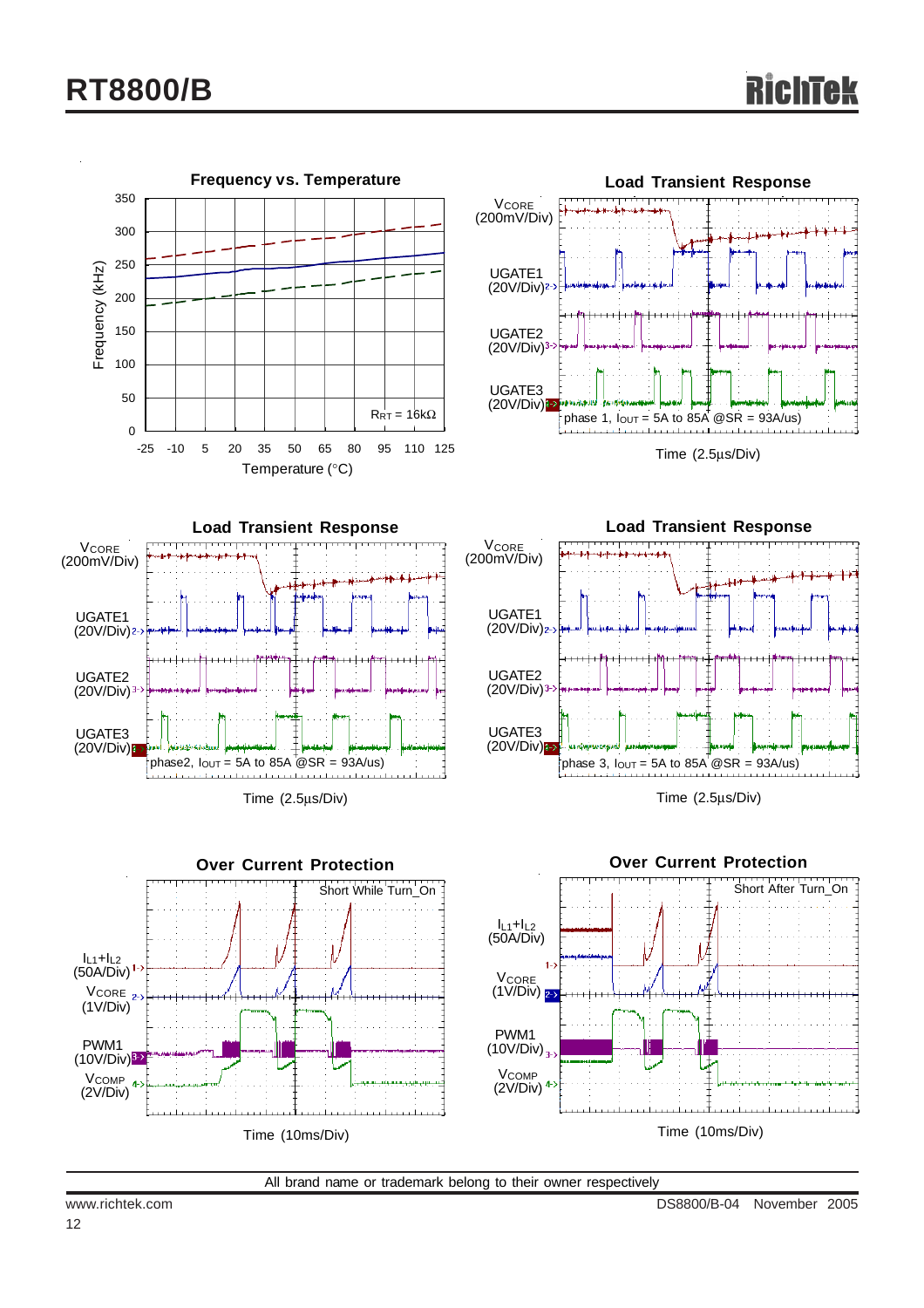# **Tek**

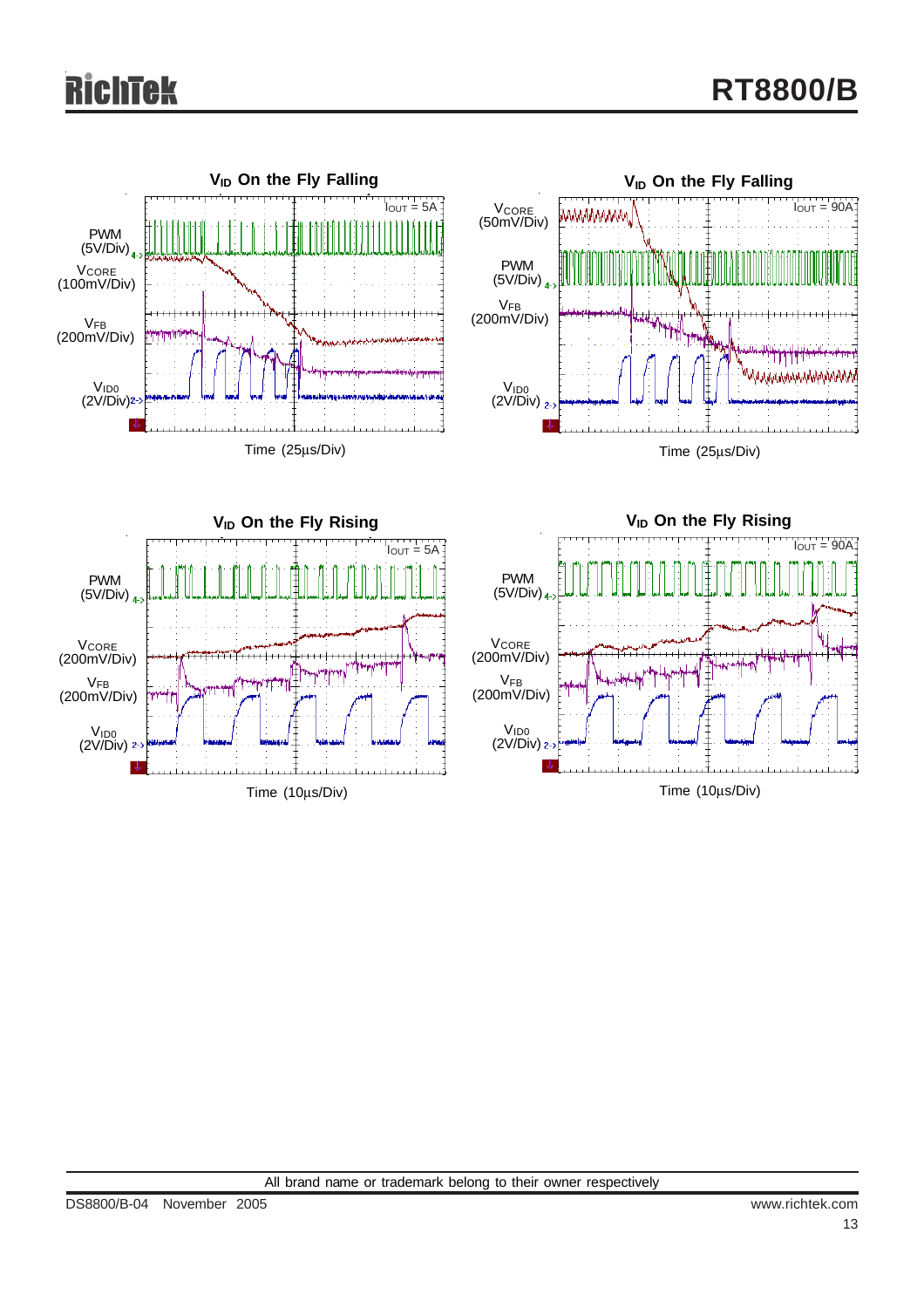### **Application Information**

RT8800/B are multiphase DC/DC controllers for extreme low cost applications that precisely regulate CPU core voltage and balance the current of different power channels using time sharing current sensing method. The converter consisting of RT8800/B and its companion MOSFET driver RT96xx series provide high quality CPU power and all protection functions to meet the requirement of modern VRM.

#### **Phase Setting and Converter Start Up**

RT8800/B interface with companion MOSFET drivers (like RT9602, RT9603, and RT9605) for correct converter initialization. RT8800/B will sense the voltage on PWM pins at the instant of POR rising. If the voltage is smaller than ( $V_{DD}$  – 1.2V) the related channel is activated. Tie the PWM to  $V_{DD}$  and the corresponding current sense pins to GND or left float if the channel is unused. For example, for 2-Channel application, tie PWM3 to  $V_{DD}$  and ISP3 to GND (or let ISP3 open).

#### **PGOOD Function and Soft Start**

To indicate the condition of multiphase converter, RT8800/B provide PGOOD signal through an open drain connection. The output becomes high impedance after internal SS ramp > 3.5V.



1) Mode 1 (SS< Vramp\_valley)

Initially the COMP stays in the positive saturation. When  $SS < V_{\text{RAMP~Vallev}}$ , there is no non-inverting input available to produce duty width. So there is no PWM signal and  $V<sub>OUT</sub>$  is zero.

2) Mode 2 (V<sub>RAMP\_Valley</sub> < SS< Cross-over)

When SS>V<sub>RAMP\_Valley</sub>, SS takes over the non-inverting input and produce the PWM signal and the increasing duty width according to its magnitude above the ramp signal. The output follows the ramp signal, SS. However while  $V_{\text{OUT}}$  increases, the difference between  $V_{\text{OUT}}$  and  $SSE(SS - V_{GS})$  is reduced and COMP leaves the saturation and declines. The takeover of SS lasts until it meets the COMP. During this interval, since the feedback path is broken, the converter is operated in the open loop.

3) Mode3 (  $Cross-over < SS < V_{GS} + V_{REF}$ )

When the Comp takes over the non-inverting input for PWM Amplifier and when SSE (SS –  $V_{GS}$ ) <  $V_{REF}$ , the output of the converter follows the ramp input, SSE (SS –  $V_{GS}$ ). Before the crossover, the output follows SS signal. And when Comp takes over SS, the output is expected to follow SSE (SS –  $V_{GS}$ ). Therefore the deviation of  $V_{GS}$  is represented as the falling of  $V_{\text{OUT}}$  for a short while. The COMP is observed to keep its decline when it passes the cross-over, which shortens the duty width and hence the falling of  $V_{\text{OUT}}$  happens.

 Since there is a feedback loop for the error amplifier, the output' s response to the ramp input, SSE (SS –  $V_{GS}$ ) is lower than that in Mode 2.

4) Mode 4 (SS  $>$  V<sub>GS</sub> + V<sub>REF</sub>)

When  $SS > V_{GS} + V_{REF}$ , the output of the converter follows the desired  $V_{REF}$  signal and the soft start is completed now.

#### **Voltage Control**

The voltage control loop consists of error amplifier, multiphase pulse width modulator, driver and power components. As conventional voltage mode PWM controller, the output voltage is locked at the positive input of error amplifier and the error signal is used as the control signal of pulse width modulator. The PWM signals of different channels are generated by comparison of EA output and split-phase sawtooth wave. Power stage transforms  $V_{IN}$  to output by PWM signal on-time ratio.

#### **Output Voltage Program**

The output voltage of a RT8800/B converter is programmed to discrete levels between 1.08V and 1.85V. The voltage identification  $(V_{ID})$  pins program an external voltage reference (DACQ) with a 6-bit digital-to-analog converter (DAC). The level of DACQ also sets the OVP threshold. The output voltage should not be adjusted while the converter is delivering power. Remove input power before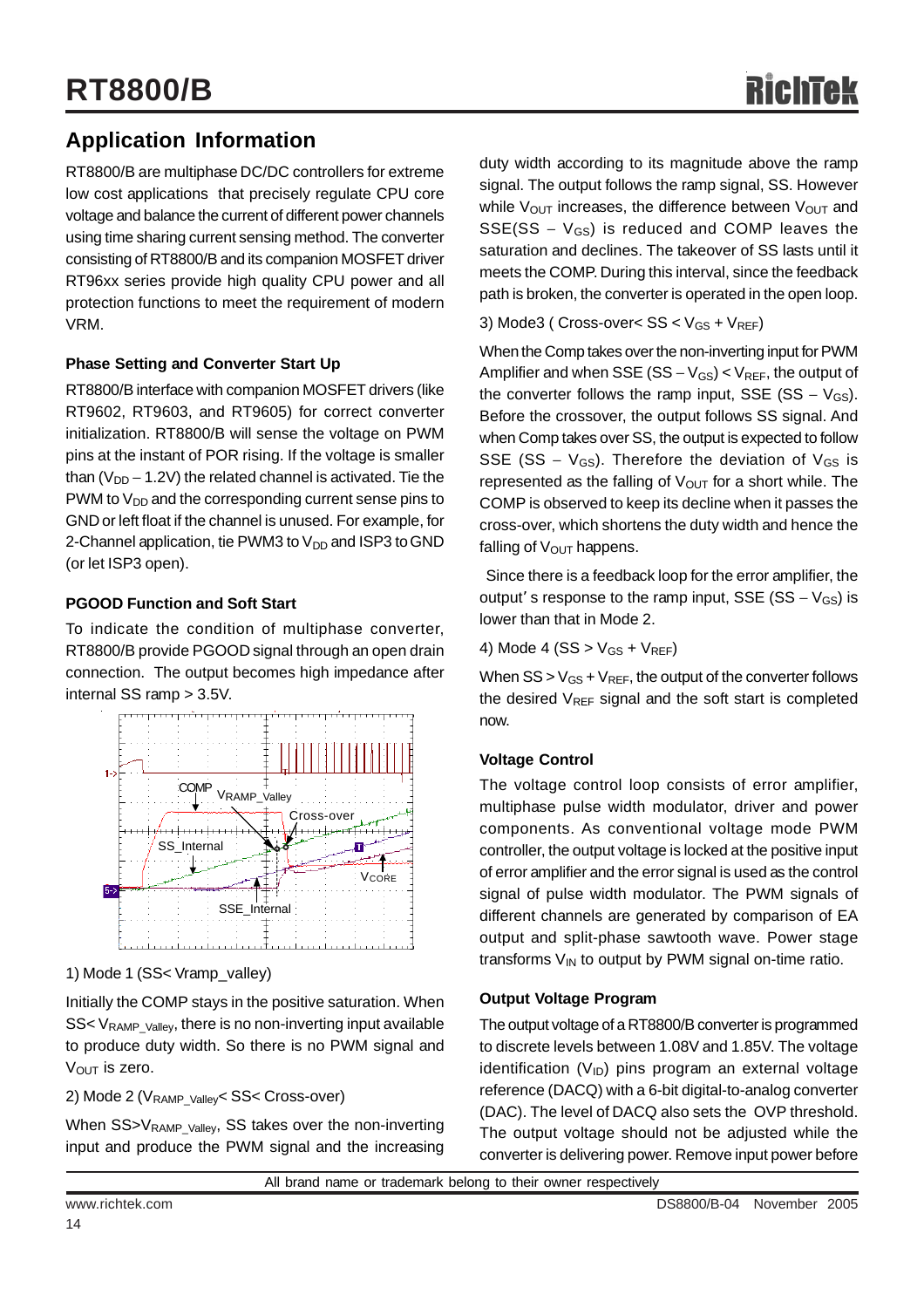changing the output voltage. Adjusting the output voltage during operation may trigger the over-voltage protection. The DAC function is a precision non-inverting summation amplifier shown in Figure 1. The resistor values shown are only approximations of the actual precision values used. Grounding any combination of the  $V_{\text{ID}}$  pins increases the DACQ voltage. The "open" circuit voltage on the  $V_{ID}$ pins is the band gap reference voltage ( $V_{REF} = 0.8V$ ).



Figure 1. The Structure of Discrete DAC Generator

#### **DAC Design Guideline**

In high temperature environment,  $V_{\text{CORE}}$  becomes unstable for the leakage current in VID pins is increasing. The leakage will increase current consumption of CPU, and then raise RT8800's  $V_{DACQ}$  reference output, so does V<sub>CORE</sub> voltage. Below are four comparison charts for different CPUs.

Note: In Below Figure 2 to Figure 5, The Original R means the resister values shown in typical application circuit. R=1/3 and R=1/9 mean that The Original R is divided by 3 or 9.



All brand name or trademark belong to their owner respectively

DS8800/B-04 November 2005 www.richtek.com





Figure 3



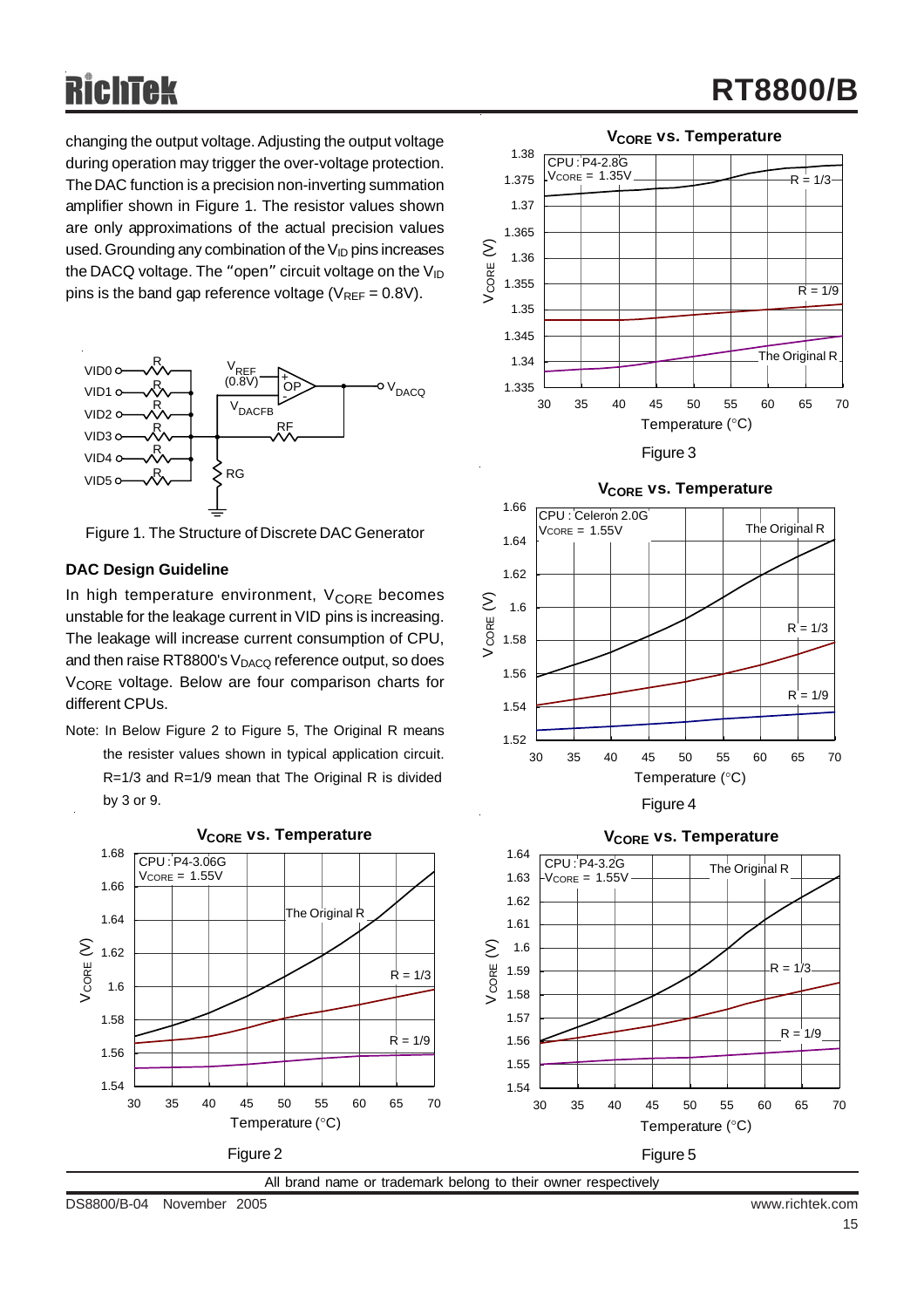In order to maintain the  $V_{DACQ}$  within 1% tolerance in the worst case, the total driver current of the DAC regulator should support up to 40mA. As the design of RT8800/B, the maximum driving current of the internal OP is 10mA. As shown in Figure 6, we suggest to add an external transistor 2N3904 for higher current for  $V_{DAC}$  regulation.



Figure 6. Immune circuit against CPU Leakage Current

#### **Current Sensing Setting**

RT8800/B senses the current flowing through inductor via its DCR for channel current balance and droop tuning. The differential sensing GM amplifier converts the voltage on the sense component (can be a sense resistor or the DCR of the inductor) to current signal into internal circuit (see Figure 7).



Figure 7. Current Sense Circuit

The sensing circuit gets 
$$
lx = \frac{I_L \times DCR}{Ricommon_1}
$$
 by local

 $I_X$  is sampled and held just before low side MOSFET turns off (Figure 8).

$$
I_{X(S/H)} = \frac{I_{L(S/H)} \times DCR}{Ricommon1}; I_{L(S/H)} = I_{L(AVG)} - \frac{V_{O}}{L} \times \frac{T_{OFF}}{2}
$$
  
Toff =  $(\frac{V_{IN} - V_{O}}{V_{IN}}) \times T_{S}$ 



Low Side MOSFET Gate Signal

Figure 8. Inductor current and PWM signal

Figure 9 is the test circuit for GM. We apply test signal at GM inputs and observe its signal process output by PI pin sinking current. Figure 10 shows the variation of signal processing of all channels. We observe zero offsets and good linearity between phases.



Figure 9. The Test Circuit of GM

All brand name or trademark belong to their owner respectively

feedback.

16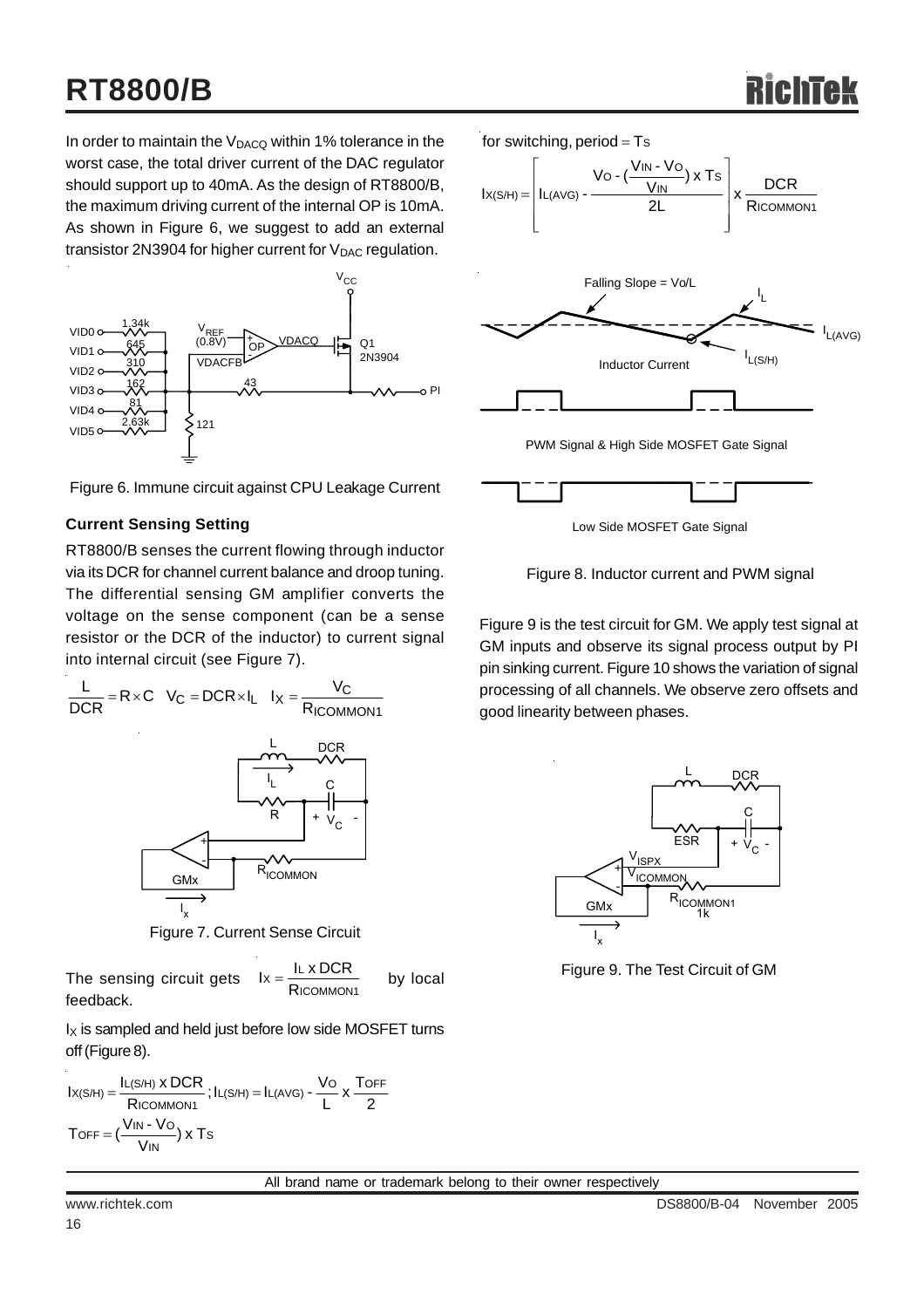

Figure 10. The Linearity of GMx

Figure 11 shows the time sharing technique of GM amplifier. We apply test signal at phase 3 and observe the waveforms at both pins of GM amplifier. The waveforms show time sharing mechanism and the perfomance of GM to hold both input pins equal when the shared time is on.







### **Current Ratio Setting**



For some case with preferable current ratio instead of current balance, the corresponding technique is provided. Due to different physical environment of each channel, it is necessary to slightly adjust current loading between channels. Figure 12. shows the application circuit of GM for current ratio requirement. Applying KVL along L+DCR branch and R1+C//R2 branch:

$$
L\frac{dI_L}{dt} + DCR \times I_L = R1 \left(\frac{Vc}{R2} + C\frac{dVc}{dt}\right) + Vc
$$
  
= R1x C  $\frac{dVc}{dt} + \frac{R1 + R2}{R2}Vc$   
For Vc =  $\frac{R2}{R1 + R2}$  DCR x IL

Look for its corresponding conditions:

$$
L\frac{dlL}{dt} + DCR \times IL = (R1//R2) \times C \times DCR \times \frac{dlL}{dt} + DCR \times IL
$$
  
Let 
$$
\frac{L}{DCR} = (R1//R2) \times C
$$
  
Thus if 
$$
\frac{L}{DCR} = (R1//R2) \times C
$$
  
Then 
$$
Vc = \frac{R2}{R1+R2} \times DCR \times IL
$$

With internal current balance function, this phase would share  $(R_1+R_2)/R_2$  times current than other phases. Figure 13 &14 show different settings for the power stages.



Figure 13. GM3 Setting for current ratio function



Figure 14. GM1,2 Setting for current ratio function

Figure 12. Application circuit for current ratio setting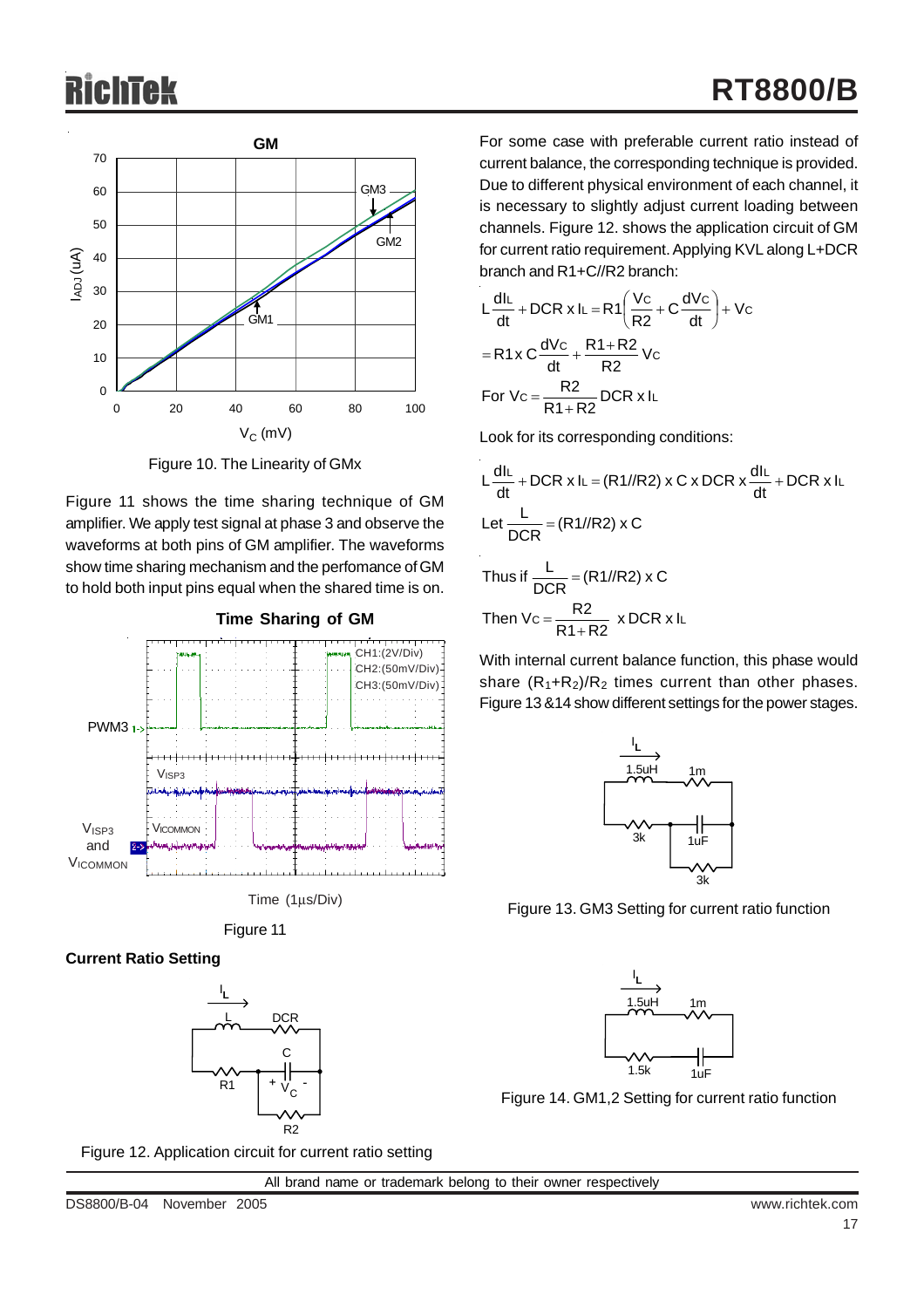

Figure 15. Application circuit of GM

For load line design, with application circuit in Figure 15, it can eliminate the dead zone of load line at light loads.

 $V_{ISPX} = V_{OUT} + I_L \times DCR$ 

if GM holds input voltages equal, then

$$
V_{ISPX} = V_{ICOMMON}
$$
\n
$$
I_X = \frac{V_{ICOMMON}}{R_{ICOMMON2}} + \frac{I_L \times DCR}{R_{ICOMMON1}}
$$
\n
$$
= \frac{V_{OUT} + I_L \times DCR}{R_{ICOMMON2}} + \frac{I_L \times DCR}{R_{ICOMMON1}}
$$
\n
$$
= \frac{V_{OUT}}{R_{ICOMMON2}} + \frac{I_L \times DCR}{R_{ICOMMON2}} + \frac{I_L \times DCR}{R_{ICOMMON1}}
$$

For the lack of sinking capability of GM, RICOMMON2 should be small enough to compensate the negative inductor valley current especially at light loads.

| $V_{ICOMMON}$ $\Box$ | $I_I \times DCR$ |
|----------------------|------------------|
| RICOMMON2            | $R_{ICOMMON1}$   |

Assume the negative inductor valley current is −5A at no load, then for

 $R_{\text{ICOMMON1}} = 330\Omega$ ,  $R_{\text{ADJ}} = 160\Omega$ ,  $V_{\text{OUT}} = 1.300$ 

$$
\frac{1.3V}{R_{ICOMMON2}} \ge \left| \frac{-5A \times 1m\Omega}{330\Omega} \right|
$$

 $R_{\text{ICOMMON2}} \leq 85.8 \text{k}\Omega$ 

Choose R<sub>ICOMMON2</sub> =  $82k\Omega$ 



Figure 16

#### **Current Balance**

RT8800/B senses the inductor current via inductor' s DCR for channel current balance and droop tuning. The differential sensing GM amplifier converts the voltage on the sense component (can be a sense resistor or the DCR of the inductor) to current signal into internal balance circuit.

The current balance circuit sums and averages the current signals and then produces the balancing signals injected to pulse width modulator. If the current of some power channel is larger than average, the balancing signal reduces that channels pulse width to keep current balance.

The use of single GM amplifier via time sharing technique to sense all inductor currents can reduce the offset errors and linearity variation between GMs. Thus it can greatly improve signal processing especially when dealing with such small signal as voltage drop across DCR.

#### **Voltage Reference for Converter Output & Load Droop**

The positive input of error amplifier is PI pin that sinks current proportional to the sum of converter output current.  $V_{DRP} = 2I_{SINK} \times R_{DRP}$ . The load droop proportional to load current can be set by the resistor between PI pin & external V<sub>DACQ</sub> produced by either buffer amplifier or other voltage source. The PI pin voltage should be larger than 0.8V for good droop circuit performance.

All brand name or trademark belong to their owner respectively

18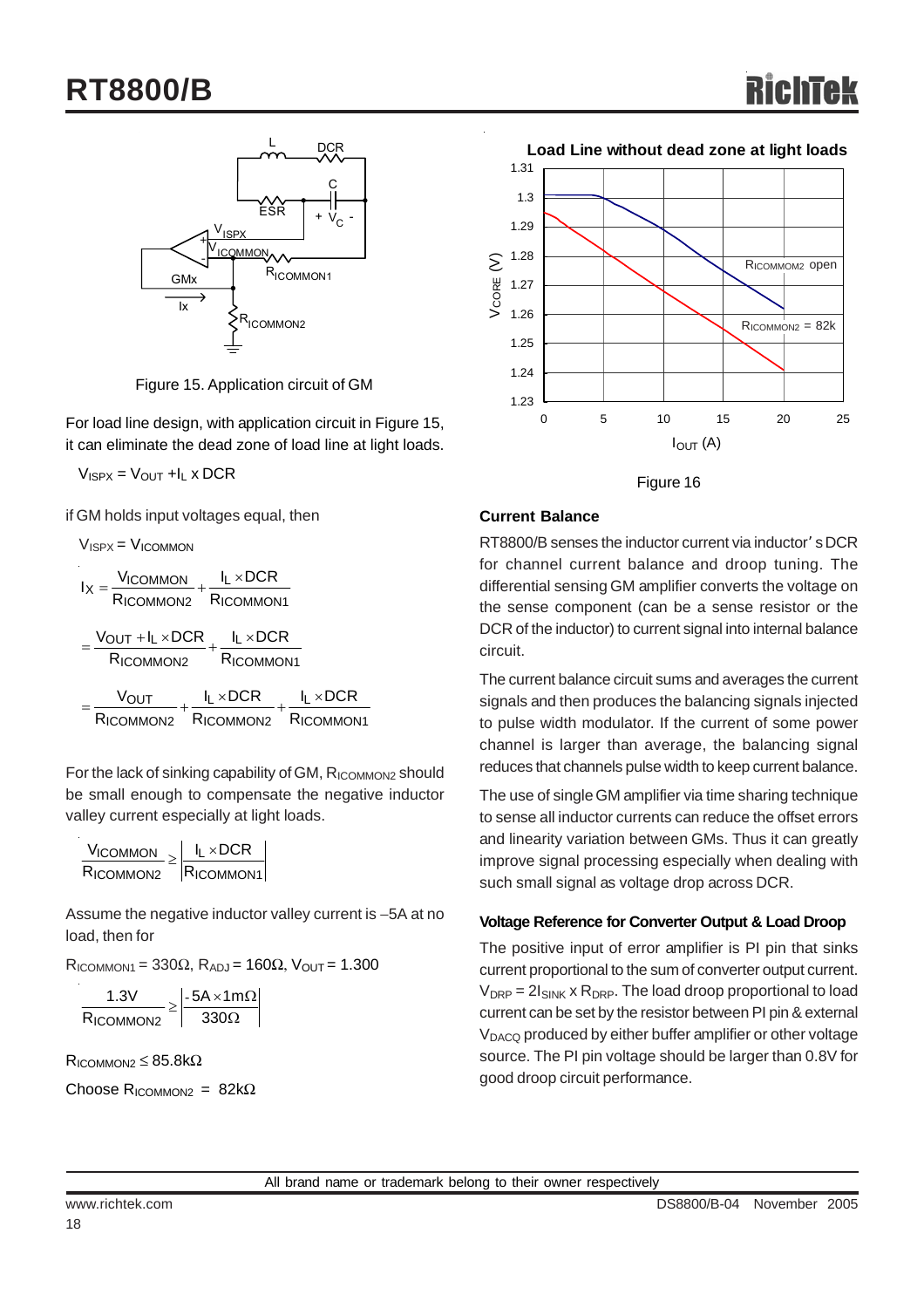

Figure 17. Load Droop Circuit

#### **DAC Offset Voltage Tuning**

The Intel specification requires that at no load the nominal output voltage of the regulator be offset to a value lower than the nominal voltage corresponding to the  $V_{ID}$  code. The offset is tuning from RG in the DAC generator as Figure 18.



Figure 18. The Structure of Discrete DAC Generator

If VID0~6 is set at VSS (Ground), and to suppose that shunt resistance is Rs.

From below equation, we can tune the value of RG to increase or decrease the base voltage of V<sub>DACQ</sub>.

$$
V_{DACQ} = (1 + \frac{R_F}{R_G}) x V_{REF} + \frac{R_F}{Rs} x V_{REF}
$$

#### **Over Current Protection**

OCP comparator co\mpares each inductor current sensed & sample/hold by current sense circuit with this reference current(150uA). RT8800/B uses hiccup mode to eliminate fault detection of OCP or reduce output current when output is shorted to ground.



Figure 19. The Over Current Protection in the interval



Figure 20. Over Current Protection at steady state

#### **Fault Detection**

The "hiccup mode" operation of over current protection is adopted to reduce the short circuit current. The in-rush current at the start up is suppressed by the soft start circuit through clamping the pulse width and output voltage by an internal slow rising ramp.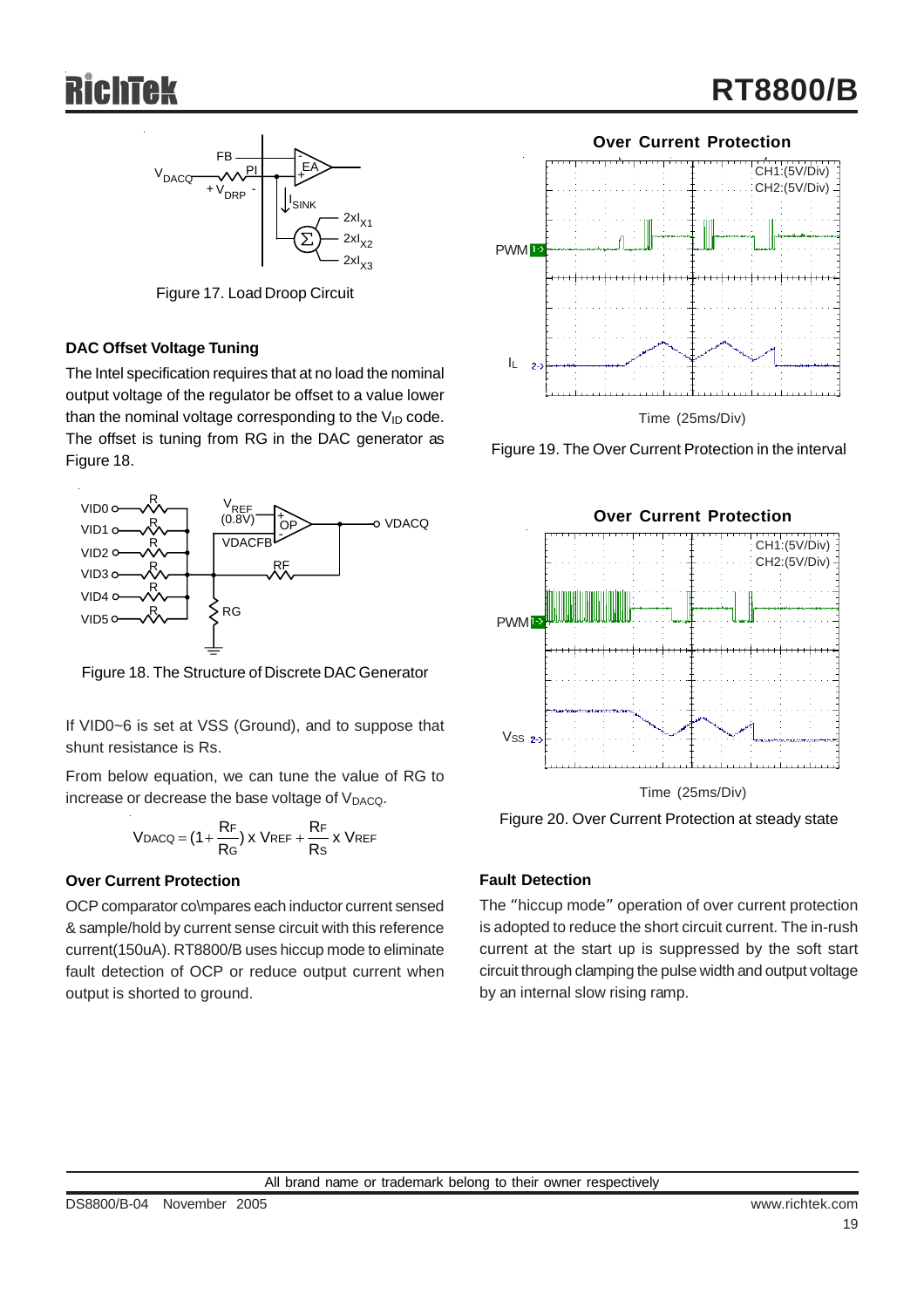#### **Design Procedure Suggestion**

- a.Output filter pole and zero (Inductor, output capacitor value & ESR).
- b.Error amplifier compensation & sawtooth wave amplitude (compensation network).

#### **Current Loop Setting**

- a.GM amplifier S/H current (current sense component DCR, ICOMMON pin external resistor value).
- b.Over-current protection trip point (R<sub>ICOMMON1</sub> resistor).

#### **VRM Load Line Setting**

a.Droop amplitude (PI pin resistor).

b.No load offset (R<sub>ICOMMON2</sub>)

#### **Power Sequence & SS**

DVD pin external resistor and SS pin capacitor.

#### **PCB Layout**

a.Sense for current sense GM amplifier input.

b.Refer to layout guide for other items.

#### **Voltage Loop Setting**

#### **Design Example**

#### **Given:**

Apply for four phase converter

 $V_{IN} = 12V$ 

 $V_{\text{CORE}} = 1.5V$ 

 $I_{LOAD(MAX)} = 100A$ 

V<sub>DROOP</sub> = 100mV at full load (1mΩ Load Line)

OCP trip point set at 35A for each channel (S/H)

DCR = 1m $\Omega$  of inductor at 25°C

 $L = 1.5$ μH

 $C<sub>OUT</sub> = 8000\mu F$  with 5m $\Omega$  equivalent ESR.

#### **1. Compensation Setting**

a. Modulator Gain, Pole and Zero:

From the following formula:

Modulator Gain =  $V_{IN}/V_{RAMP}$  = 12/2.4=5 (i.e 14dB)

where  $V_{\text{RAMP}}$ : ramp amplitude of saw-tooth wave

LC Filter Pole = 1.45kHz and

ESR Zero =3.98kHz

b. EA Compensation Network:

Select R1 = 4.7k, R2 = 15k, C1 = 12nF, C2 = 68pF and use the Type 2 compensation scheme shown in Figure 21. By calculation, the  $F_Z = 0.88kHz$ ,  $F_P = 322$ kHz and Middle Band Gain is 3.19 (i.e 10.07dB).



Figure 21. Type 2 compensation network of EA

#### **2. Over-Current Protection Setting**

Consider the temperature coefficient of copper 3900ppm/°C,

 $\frac{155.00 \text{ m/s}^2}{330 \Omega} = 150 \mu\text{A}$  $\frac{I_L \times 1.39 \text{m}\Omega}{330 \Omega} = 150 \mu \text{m}$  $\frac{12 \times 60 \times 1}{R_{\text{ICOMMON1}}}$  = 150  $\mu$ A l<sub>L</sub> ×DCR ICOMMON1  $\frac{L \times DCR}{L} = 150 \mu$ 

 $I_L = 35.6A$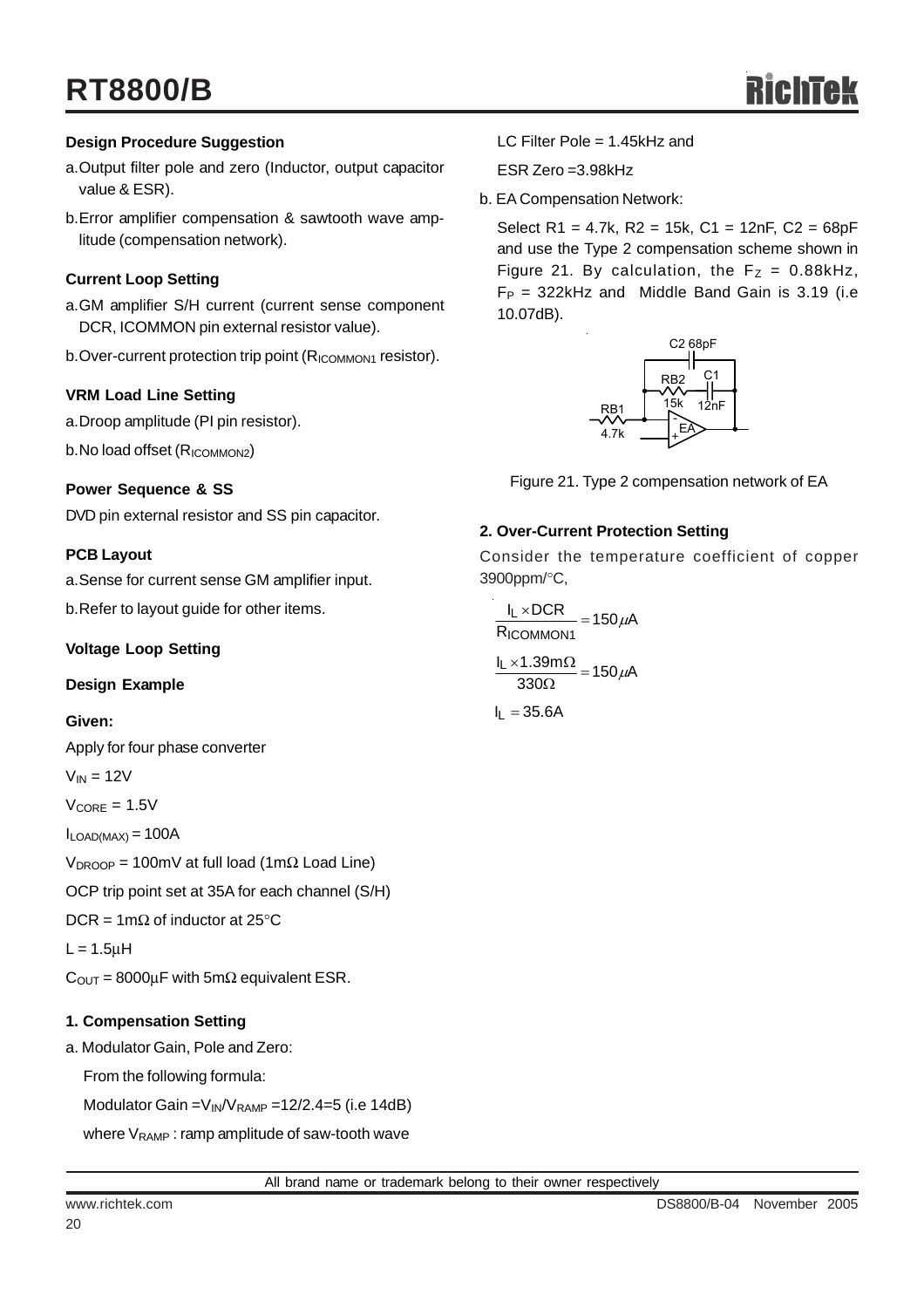## **Layout Guide**

Place the high-power switching components first, and separate them from sensitive nodes.

1. Most critical path:

The current sense circuit is the most sensitive part of the converter. The current sense resistors tied to ISP1,2,3 and ICOMMON should be located not more than 0.5 inch from the IC and away from the noise switching nodes. The PCB trace of sense nodes should be parallel and as short as possible. R&C filter of choke should place close to PWM and the R & C connect directly to the pin of each output choke, use 10 mil differencial pair, and 20 mil gap to other phase pair. Less via as possible.

- 2. Switching ripple current path:
	- a. Input capacitor to high side MOSFET.
	- b. Low side MOSFET to output capacitor.
	- c. The return path of input and output capacitor.
	- d. Separate the power and signal GND.
	- e. The switching nodes (the connection node of high/low side MOSFET and inductor) is the most noisy points.Keep them away from sensitive small-signal node.
	- f . Reduce parasitic R, L by minimum length, enough copper thickness and avoiding of via.
- 3. MOSFET driver should be closed to MOSFET.



Figure 22. Power Stage Ripple Current Path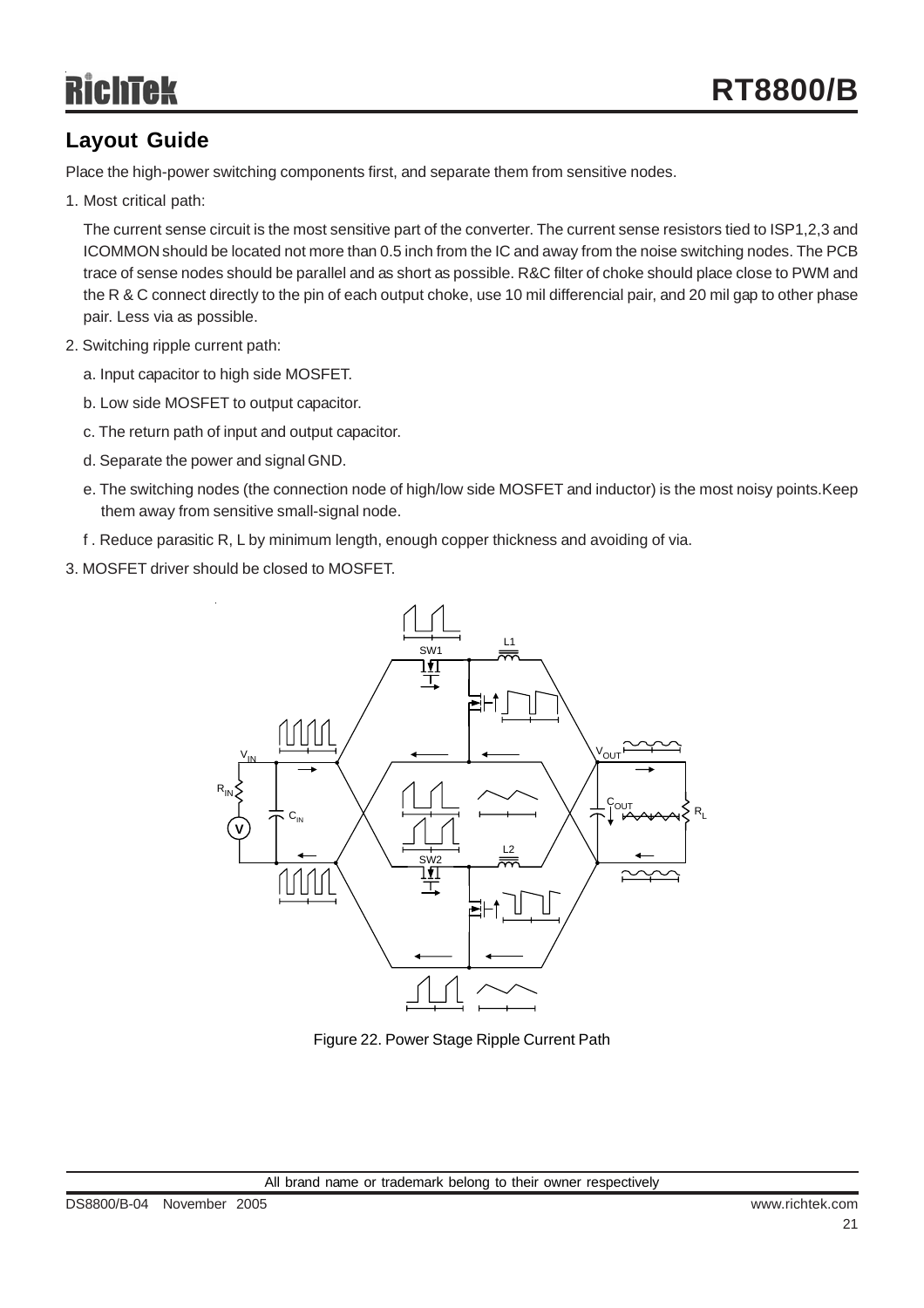

Figure 23. Layout Consideration



L1 COMPONENT SIDE

Figure 24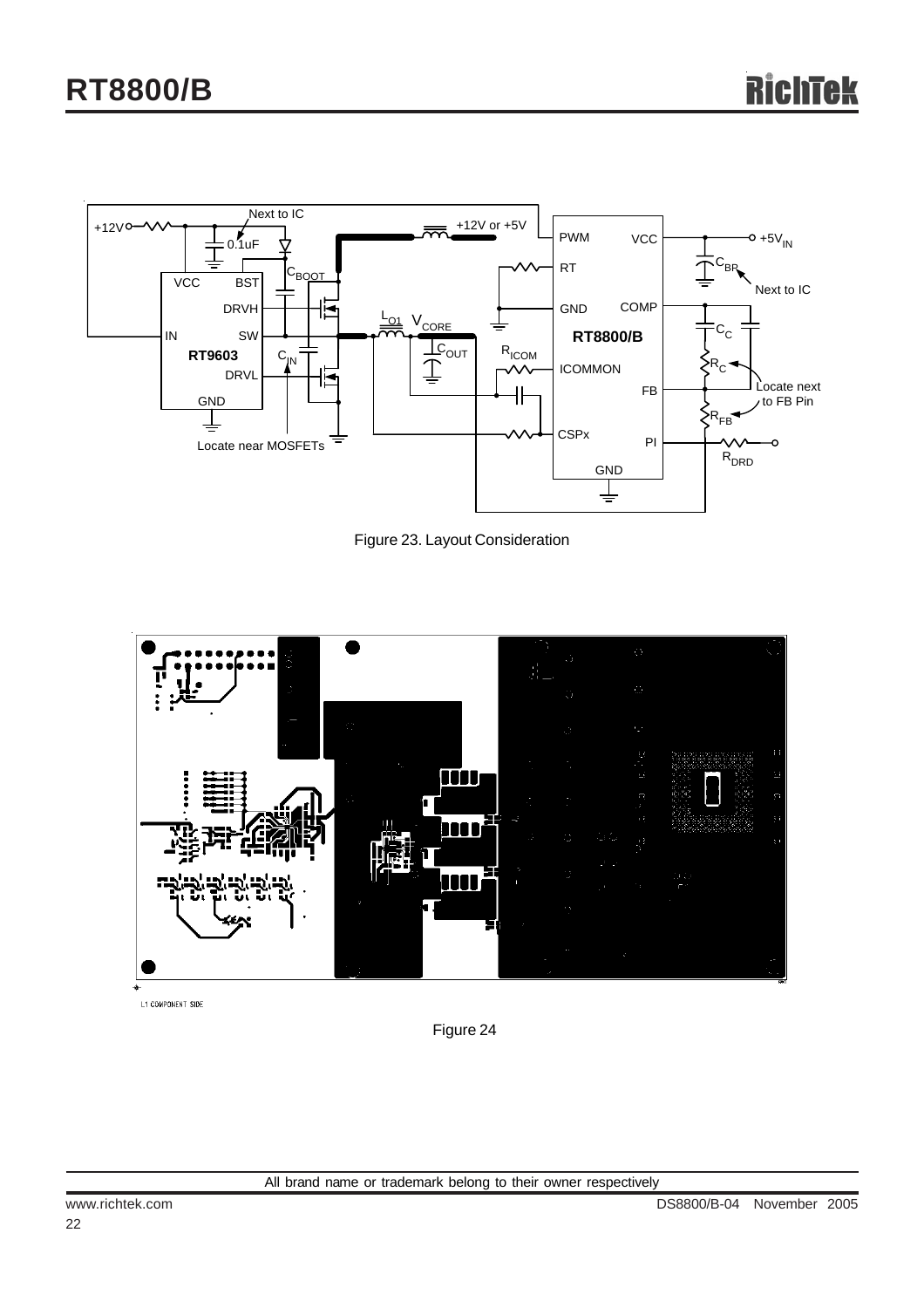# **RichTek**



 $+$ <br>L2 GND PLANE

Figure 25



 $+$ <br>L3 POWER PLANE

Figure 26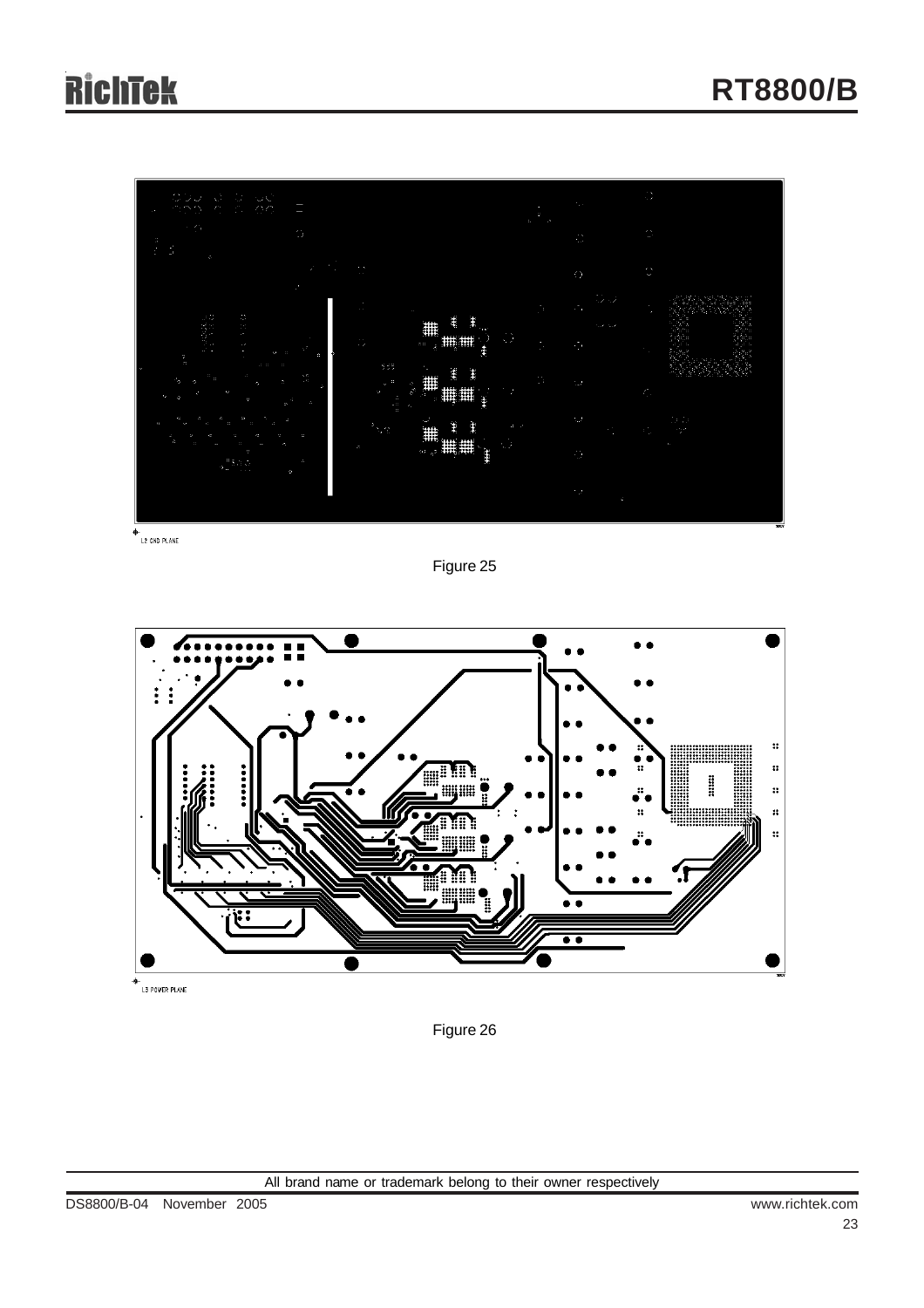

Figure 27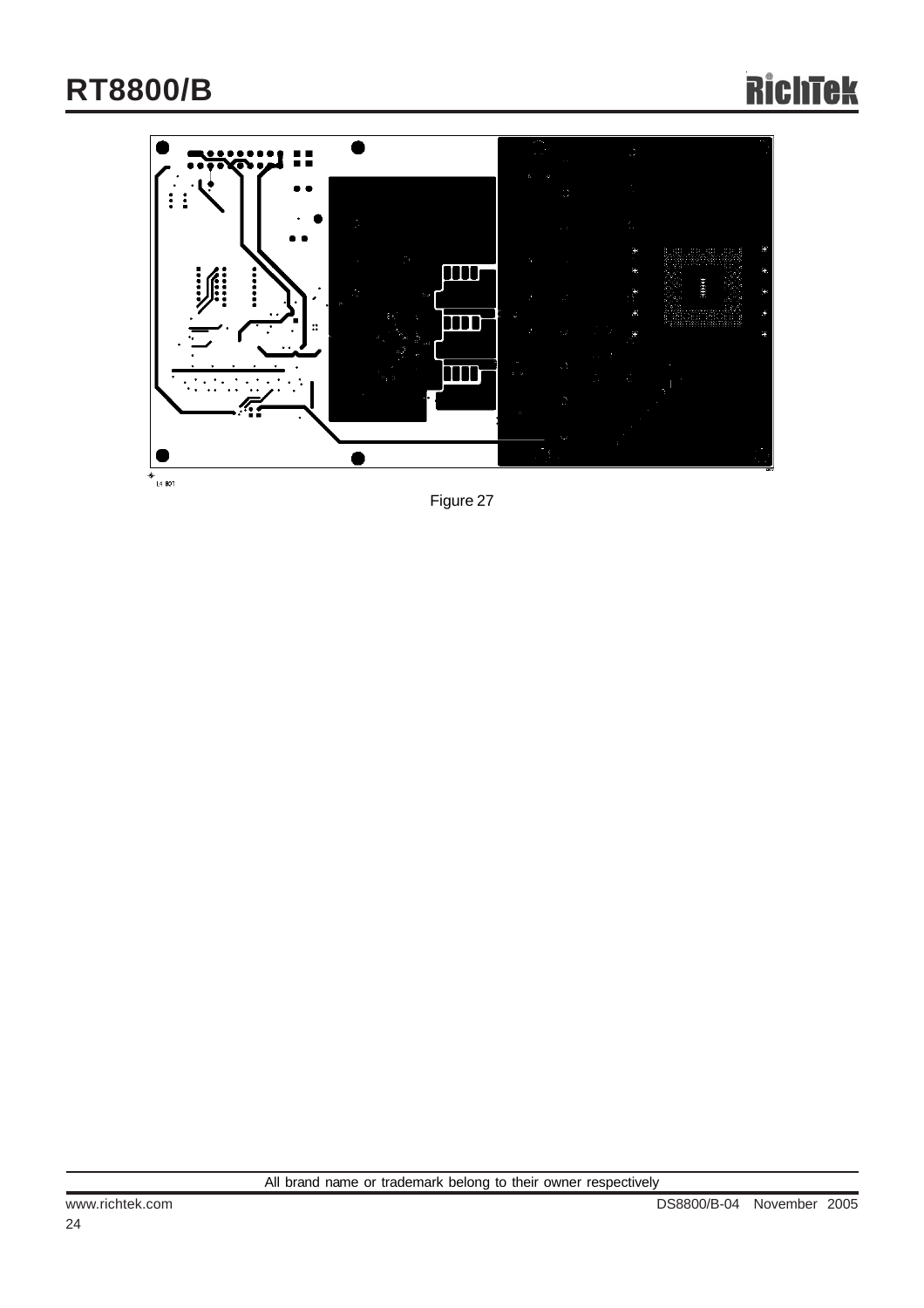## **Outline Dimension**







Note : The configuration of the Pin #1 identifier is optional, but must be located within the zone indicated.

|                |       | <b>Dimensions In Millimeters</b> | <b>Dimensions In Inches</b> |       |  |
|----------------|-------|----------------------------------|-----------------------------|-------|--|
| Symbol         | Min   | Max                              | Min                         | Max   |  |
| A              | 0.800 | 1.000                            | 0.031                       | 0.039 |  |
| A <sub>1</sub> | 0.000 | 0.050                            | 0.000                       | 0.002 |  |
| A <sub>3</sub> | 0.175 | 0.250                            | 0.007                       | 0.010 |  |
| b              | 0.180 | 0.300                            | 0.007                       | 0.012 |  |
| D              | 2.950 | 3.050                            | 0.116                       | 0.120 |  |
| D <sub>2</sub> | 1.300 | 1.750                            | 0.051                       | 0.069 |  |
| Е              | 2.950 | 3.050                            | 0.116                       | 0.120 |  |
| E <sub>2</sub> | 1.300 | 1.750                            | 0.051                       | 0.069 |  |
| e              | 0.500 |                                  |                             | 0.020 |  |
|                | 0.350 | 0.450                            | 0.014                       | 0.018 |  |

**V-Type 16L QFN 3x3 Package**